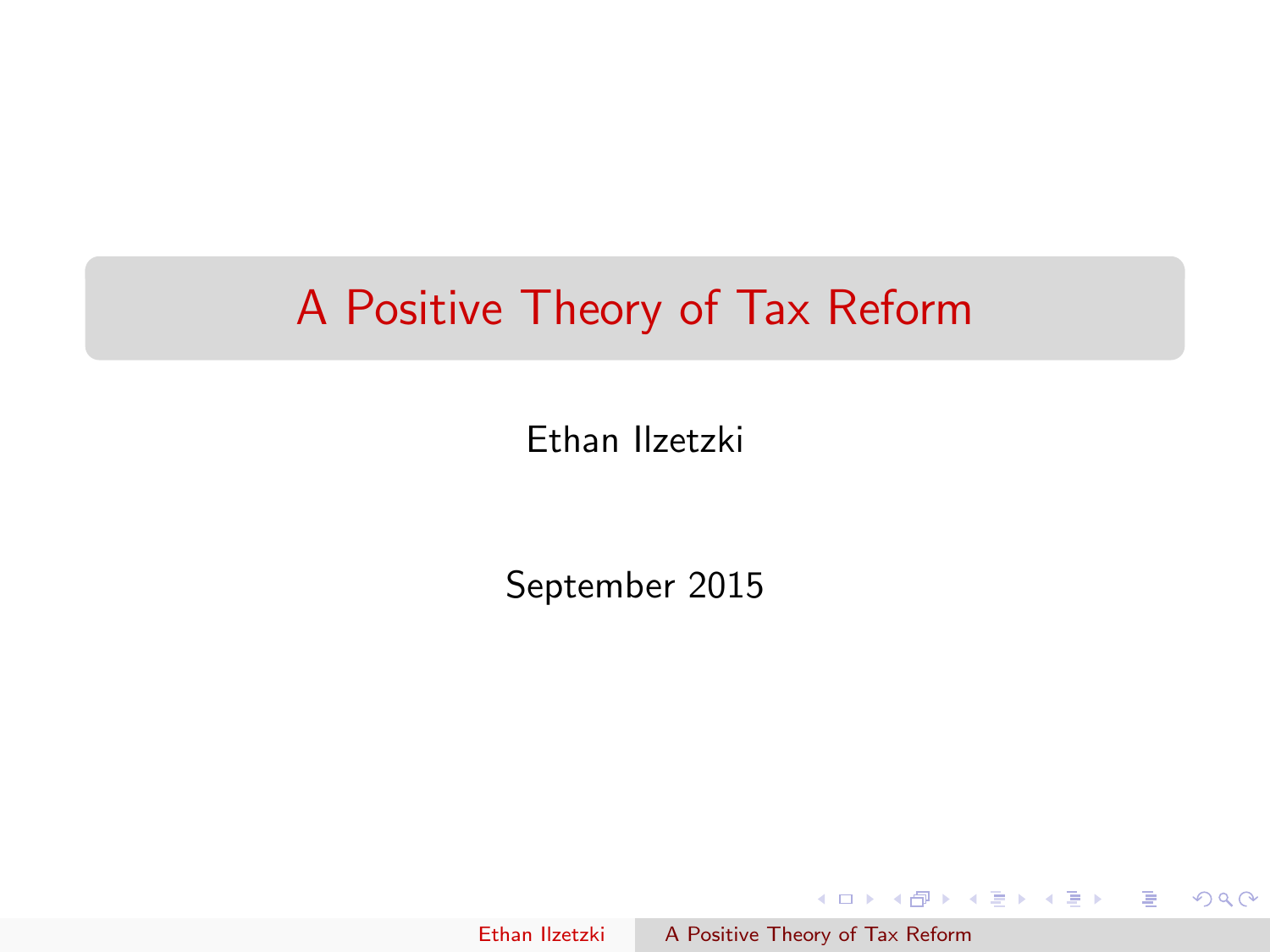# **Motivation**

#### • Tax policy of changes through discrete reforms

- No clear notion of reform in most political economy models of tax policy
- Is there something distinct about the politics of tax reform?

#### • Most tax reforms involve changes in the tax base

- Not only in tax rates
- No sharp distinction between the base and rates in existing political economy models of taxation
- Large focus on vertical redistribution.
	- But tax reform often attempts to address **horizontal** inequities and resultant distortions
	- E.g. TRA 1986 designed to be vertically neutral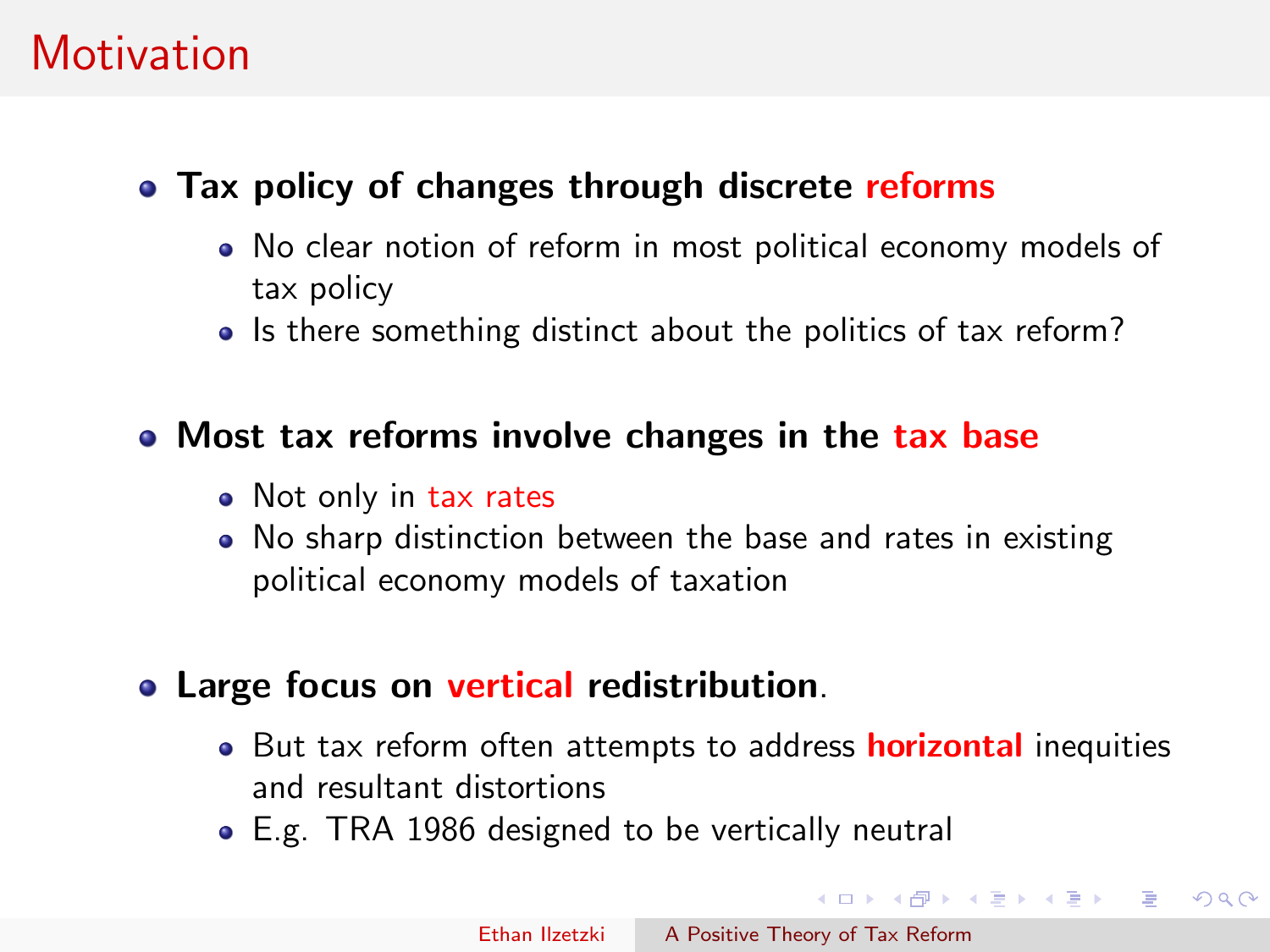# What I Do in this Paper

- Tractable model based on Yitzhaki (1979), Wilson (1989), Slemrod-Kopczuk (2002)
	- Monopolistic competition among firms
		- Distributional implications of narrow tax base
	- Endogenous labor supply
		- Aggregate demand externality of narrow tax base

- Tax **base** and tax **rates** determined through a political process
	- Lobbying model with fixed entry costs

 $\Omega$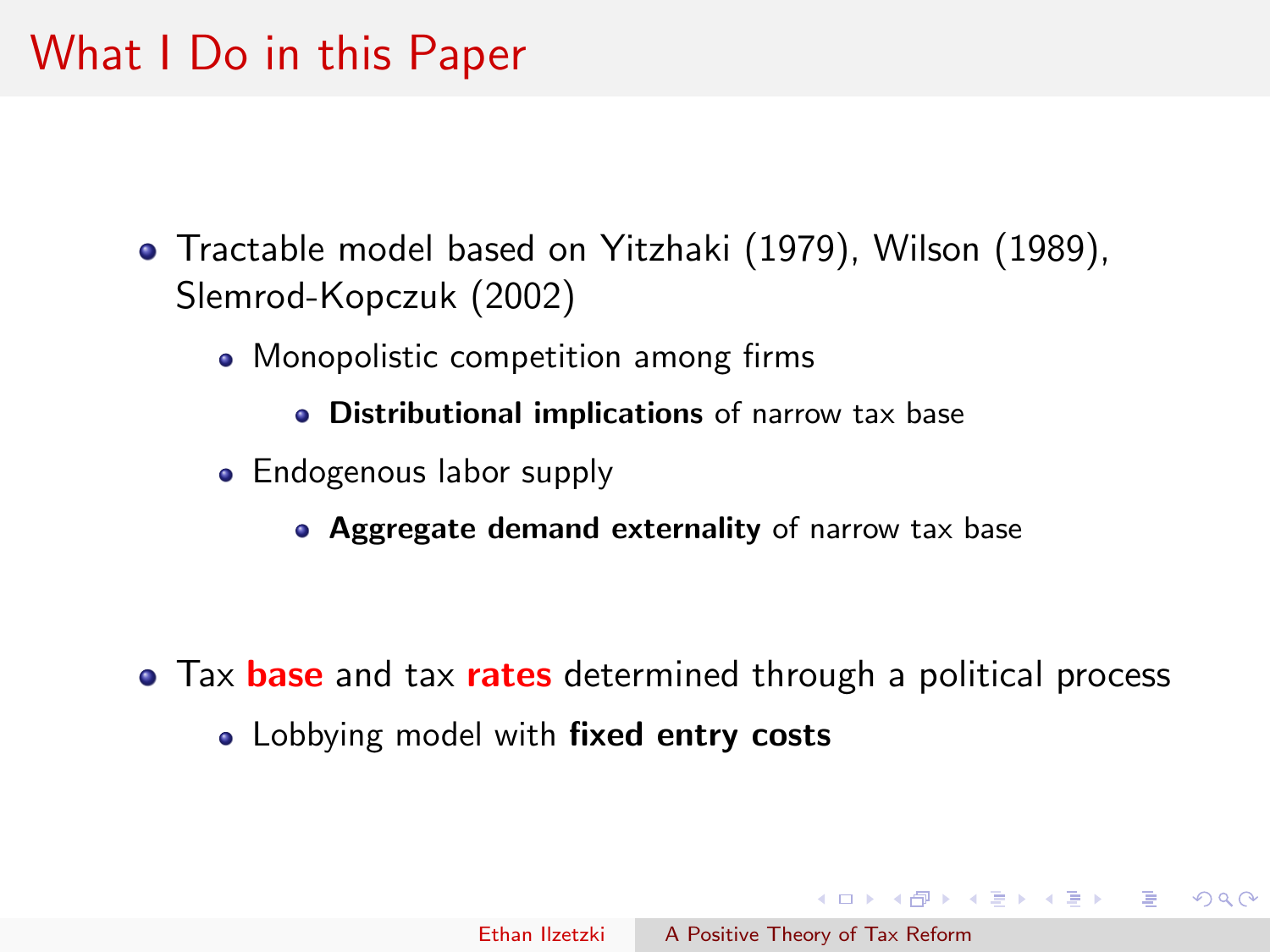- Tax reform more likely when revenue needs are high
- Tax reform can be **Pareto improving** at a "reform moment"
- **Large** reforms easier to implement than **marginal** ones
- Politically feasible reforms involve **broadening the base** and lowering marginal rates
- Incentives to lobby for tax reform are strategically complementary  $\Rightarrow$  Multiple equilibria

 $\Omega$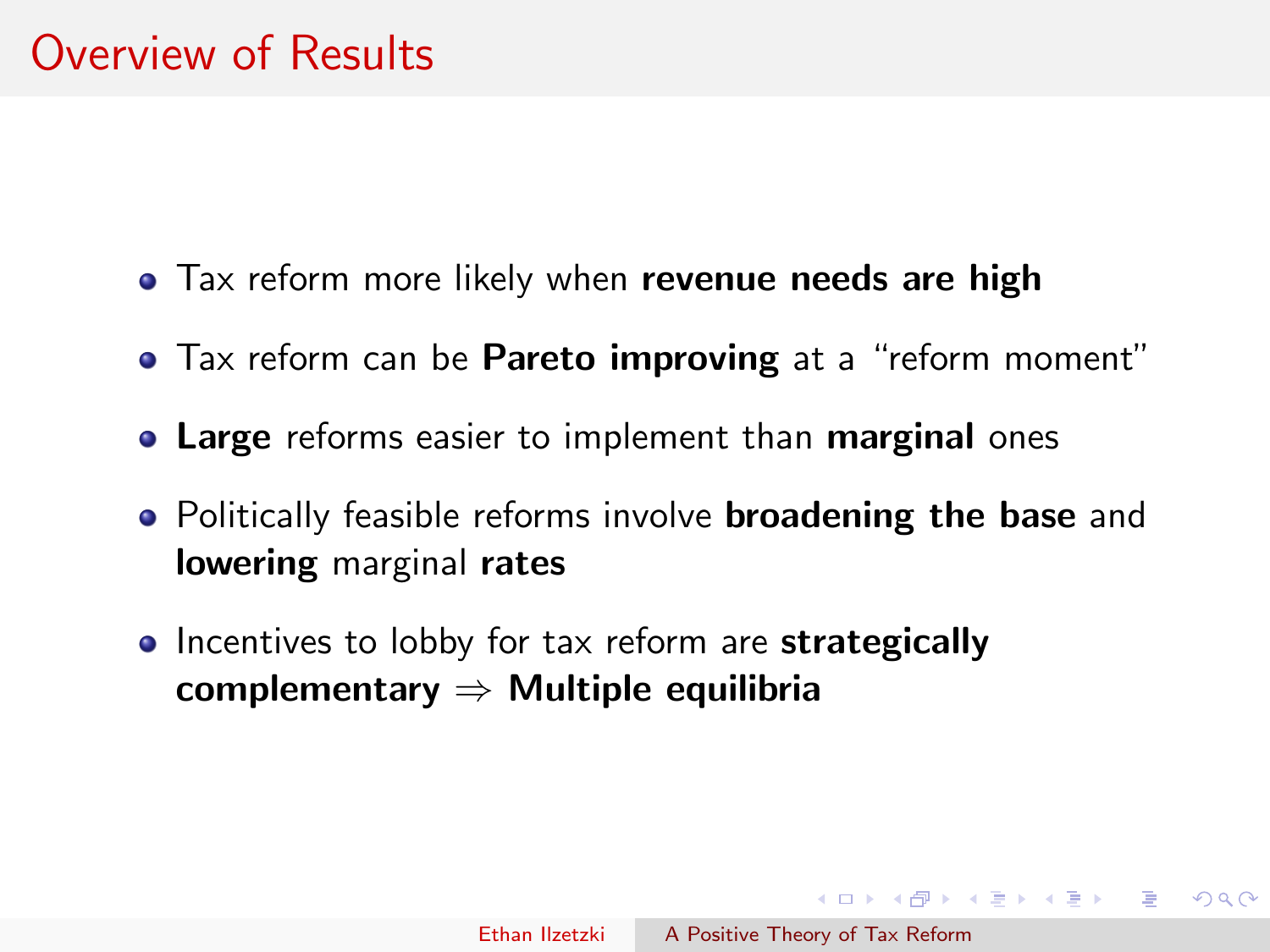

Ethan Ilzetzki [A Positive Theory of Tax Reform](#page-0-0)

イロメ イ団メ イモメ イモメー

E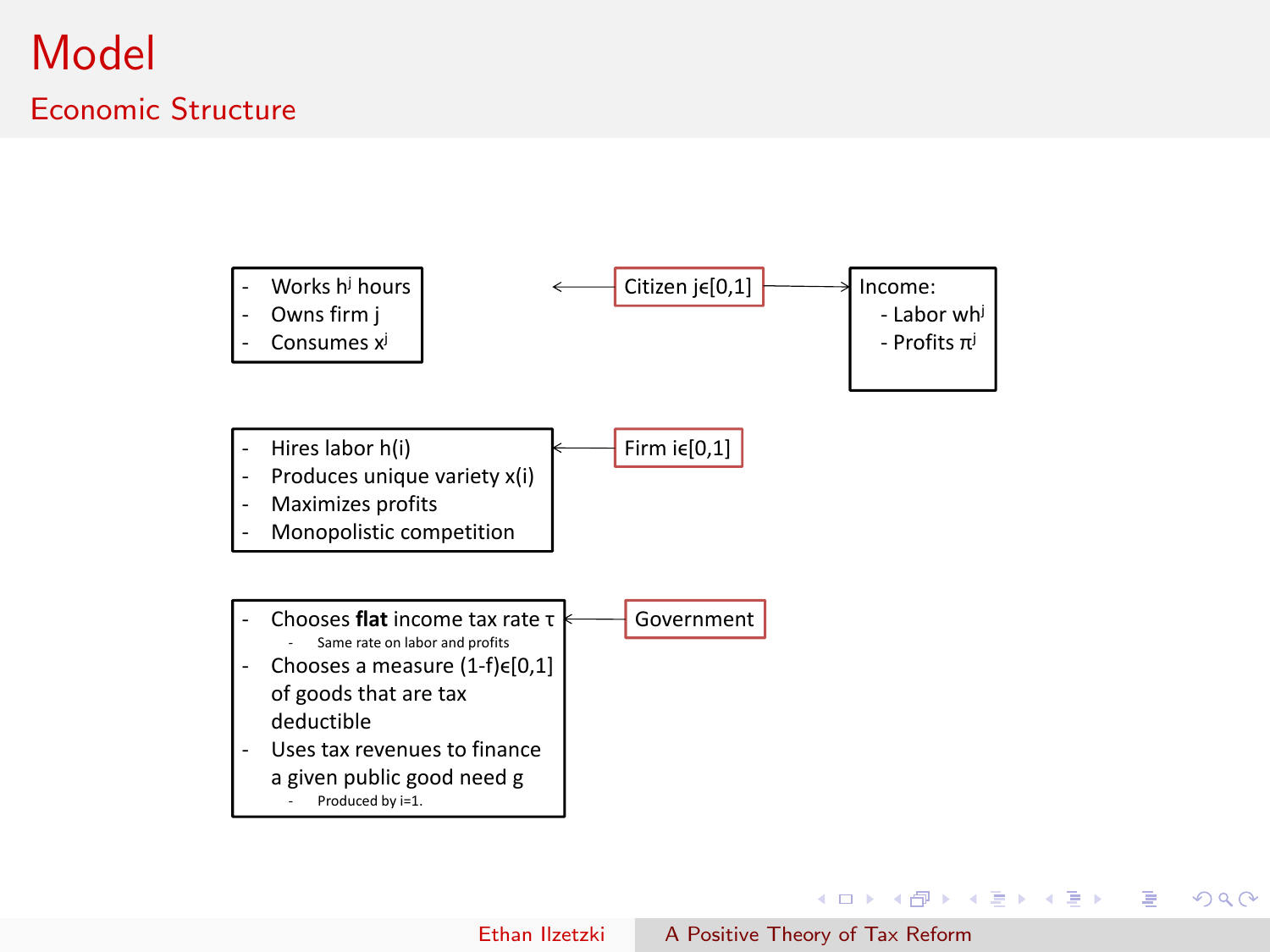### Citizen preferences, constraint, choice

$$
u^{j} = x^{j} - \frac{(h^{j})^{1 + \frac{1}{\eta}}}{1 + 1/\eta}
$$
 (Preferences)  

$$
x^{j} = \left[ \int_{i=0}^{1} (x^{j} (i))^{\frac{\varepsilon-1}{\varepsilon}} di \right]^{\frac{\varepsilon}{\varepsilon-1}}
$$
 (CES aggregate)  

$$
\underbrace{\int_{i=0}^{1} p(i) x^{j} (i) di}_{\text{Consumption}} \leq \underbrace{(1 - \tau) (wh^{j} + \pi^{j})}_{\text{Net income}} + \underbrace{\int_{i=f}^{1} p(i) x^{j} (i) di}_{\text{Tax Deduction}}
$$

 $\Rightarrow$  Demand for variety  $x^j$   $(i)$ , labor supply  $h^j$ .

Ethan Ilzetzki [A Positive Theory of Tax Reform](#page-0-0)

御き メモ メイモメー

 $QQ$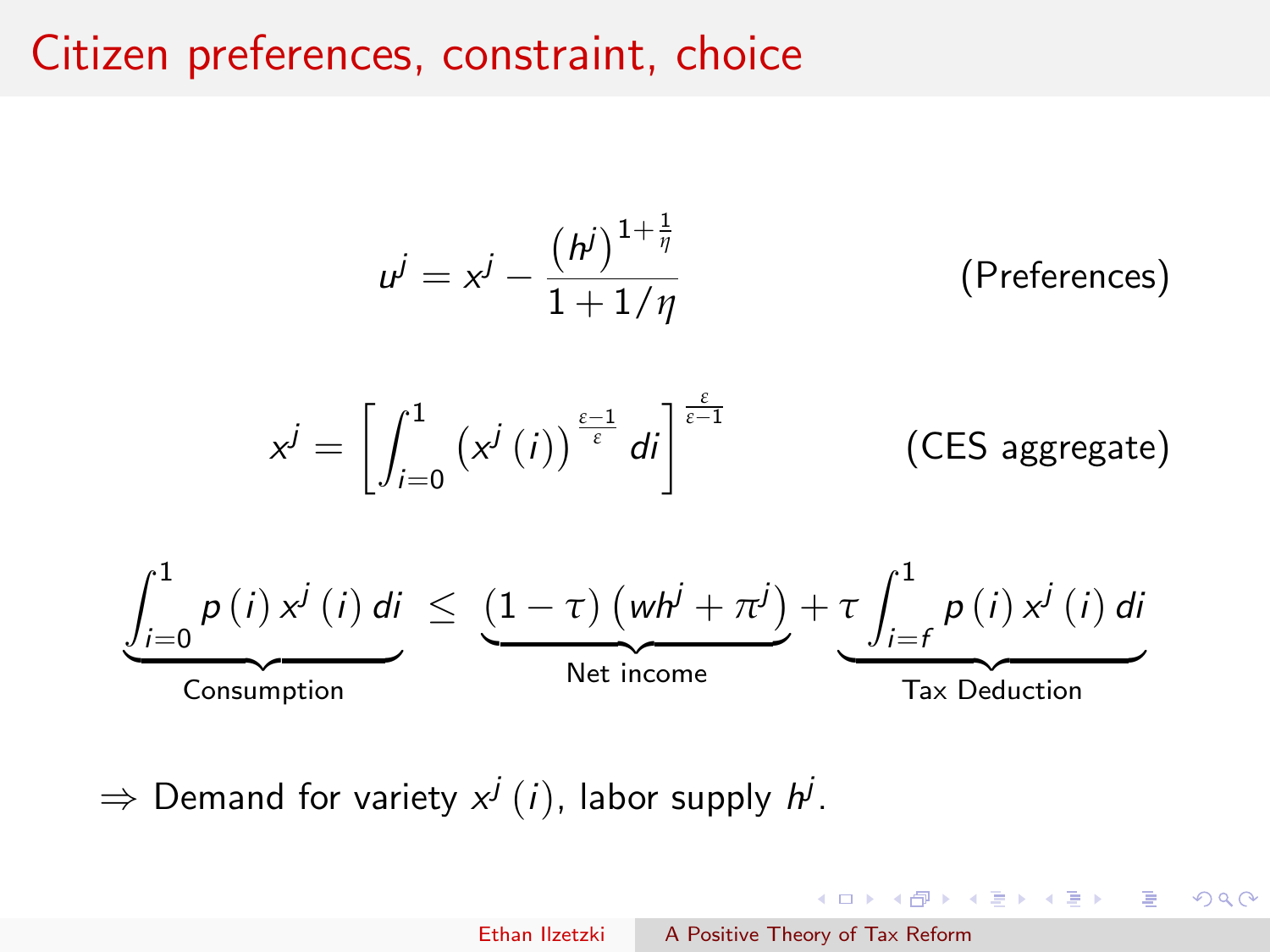Firms

$$
\max\pi(i) \text{ s.t.}
$$

$$
x(i) = \int_0^1 x^j(i) \, dj,
$$
 (Demand)

 $x(i) \le zh(i)$  (Technology)

⇓

 $p(i) = \mu \frac{w}{7}$  $\frac{n}{z} = p = 1$  (Price)  $\pi(i) = \frac{\mu - 1}{\mu}$ (Markup) *µ* イロメ イ団メ イ毛メ イ毛メー E

Ethan Ilzetzki [A Positive Theory of Tax Reform](#page-0-0)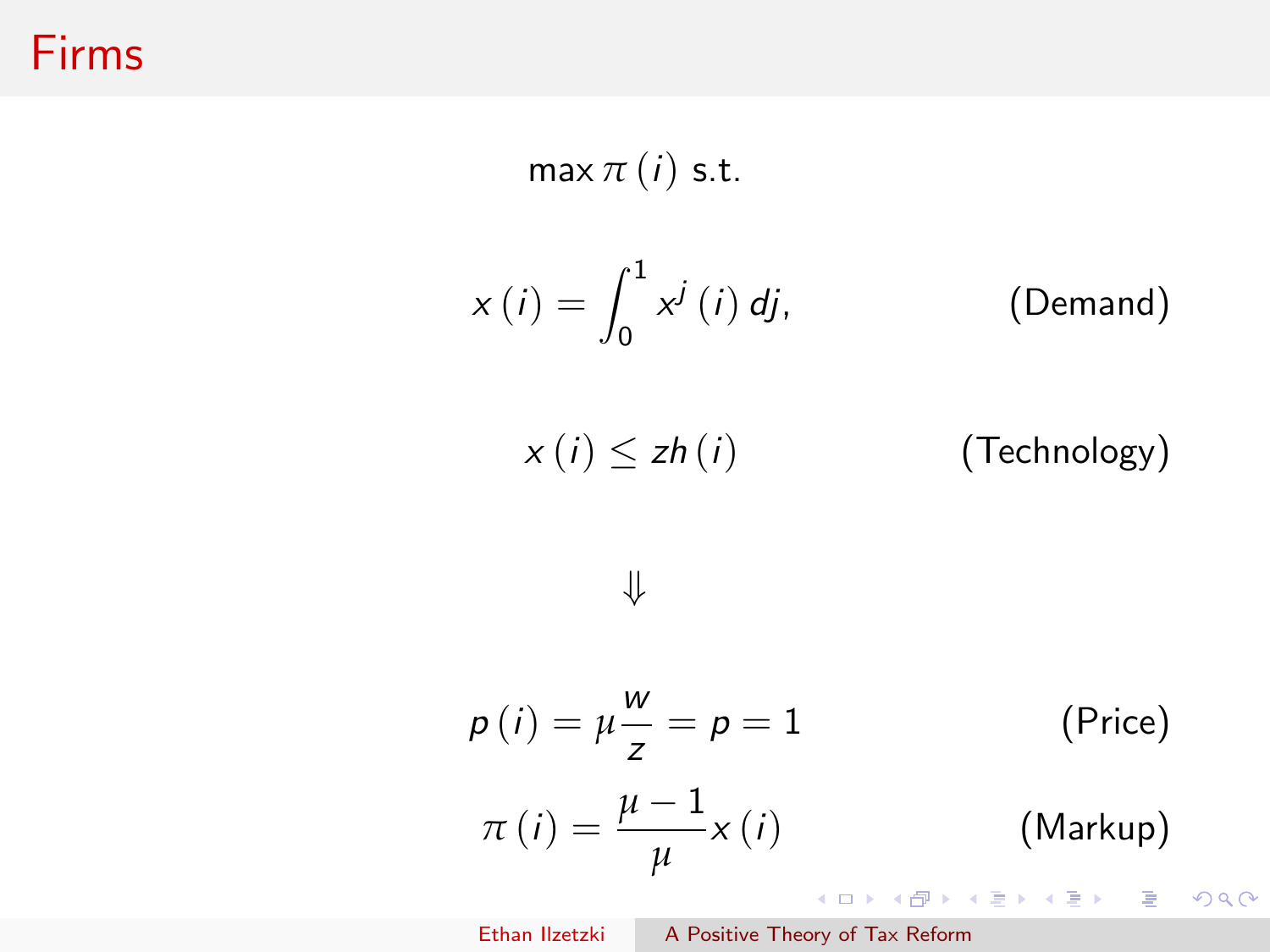# CPI and Tax Wedge

$$
p^{c}(i) = \frac{1}{1 - \tau(i)}; \qquad \tau(i) = \begin{cases} 0 & i \text{ eexempt} \\ \tau & i \text{ taxed} \end{cases} \text{ (Consumer Price)}
$$

$$
\rho^c \equiv \left( \int_{i=0}^1 \left( \rho^c \left( i \right) \right)^{1-\varepsilon} \right)^{\frac{1}{1-\varepsilon}} = \frac{1}{1-\hat{\tau}} \tag{CPI}
$$

$$
1 - \hat{\tau} \equiv \left[ f \left( 1 - \tau \right)^{\varepsilon - 1} + (1 - f) \right]^{\frac{1}{\varepsilon - 1}} \qquad \text{(Effective tax rate)}
$$

Ethan Ilzetzki [A Positive Theory of Tax Reform](#page-0-0)

イロト イ団 トメ きトメ きトー

活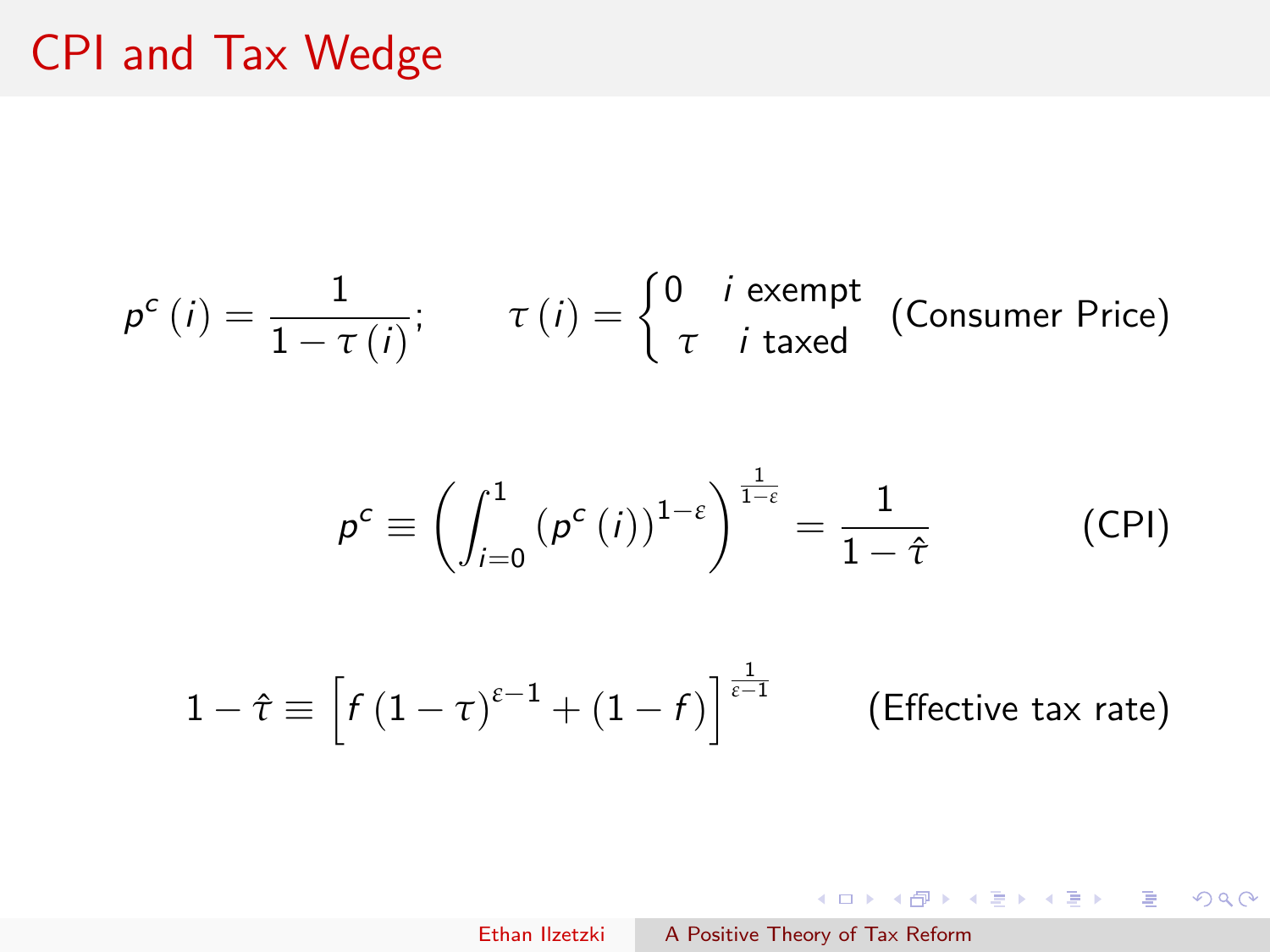# Indirect Utility

$$
u^{j} = (z (1-\hat{\tau}))^{\eta+1} \left( \frac{1}{1+\eta} + (\mu - 1) \frac{(1-\tau(f))^{2}}{(1-\hat{\tau})^{2}} \right)
$$

Two components:

**1** Utility of "worker"

$$
\mathsf{w} \mathsf{h}^{\mathsf{j}} - \frac{\left(\mathsf{h}^{\mathsf{j}}\right)^{1+\frac{1}{\eta}}}{1+\eta} = \frac{(z\,(1-\hat{\tau}))^{\eta+1}}{1+\eta}
$$

- Same regardless of tax status.
- Decreasing in effective tax rate *τ*ˆ.

イロメ イ団メ イモメ イモメー

 $2990$ 

重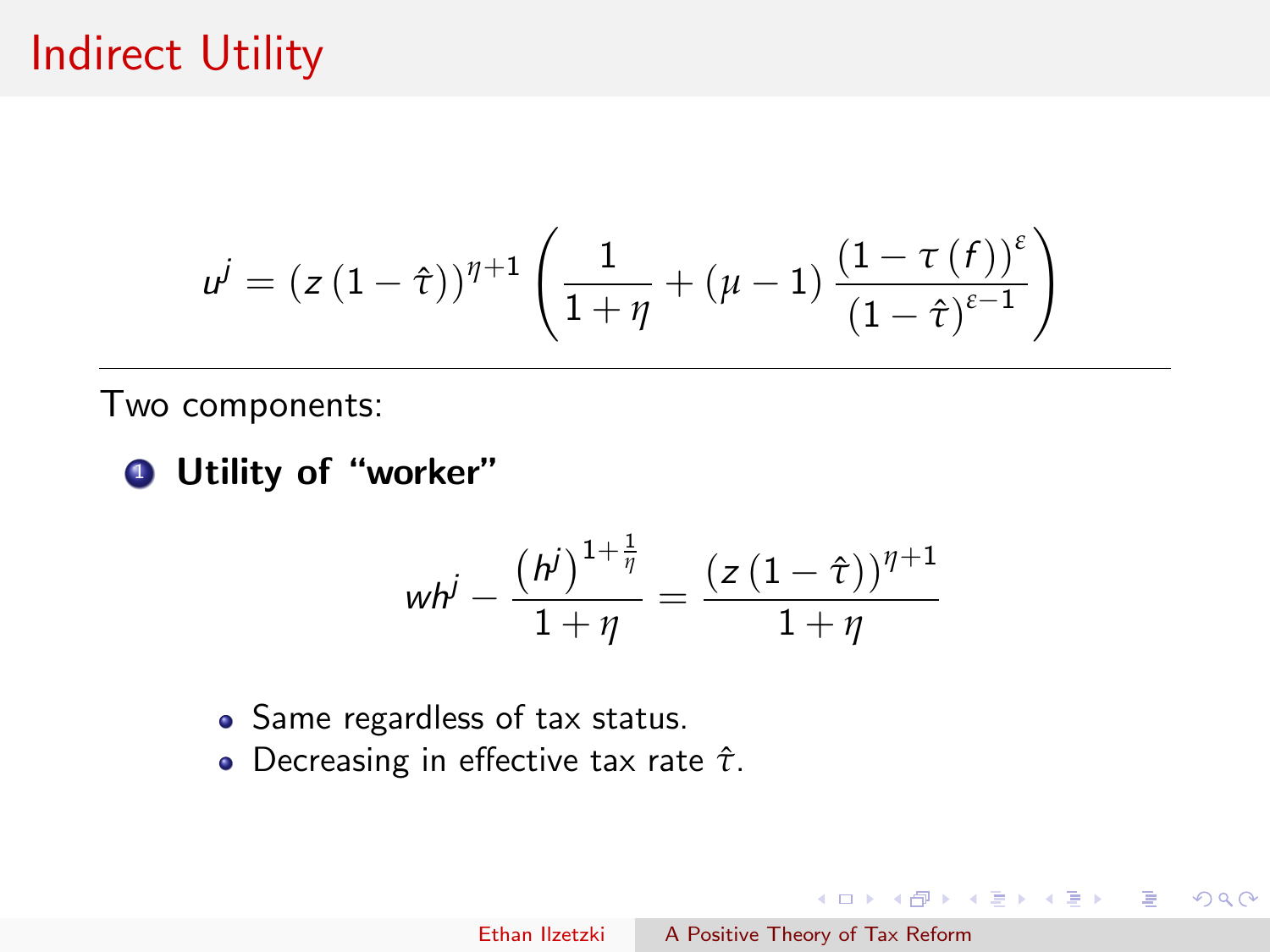# Indirect Utility

$$
u^{j} = \left(z\left(1-\hat{\tau}\right)\right)^{\eta+1} \left(\frac{1}{1+\eta} + \left(\mu-1\right)\frac{\left(1-\tau\left(f\right)\right)^{\varepsilon}}{\left(1-\hat{\tau}\right)^{\varepsilon-1}}\right)
$$

#### 2. Utility of "entrepreneur"

$$
\pi^j = (\mu - 1) \underbrace{\left(z \left(1-\hat{\tau} \right)\right)^{\eta + 1}}_{\text{Aggregate Demand}} \underbrace{\frac{\left(1-\tau \left(j \right)\right)^{\varepsilon}}{\left(1-\hat{\tau} \right)^{\varepsilon - 1}}}_{\text{Relative Demand}}
$$

Ethan Ilzetzki [A Positive Theory of Tax Reform](#page-0-0)

メロメ メ御 メメ きょくきょう

E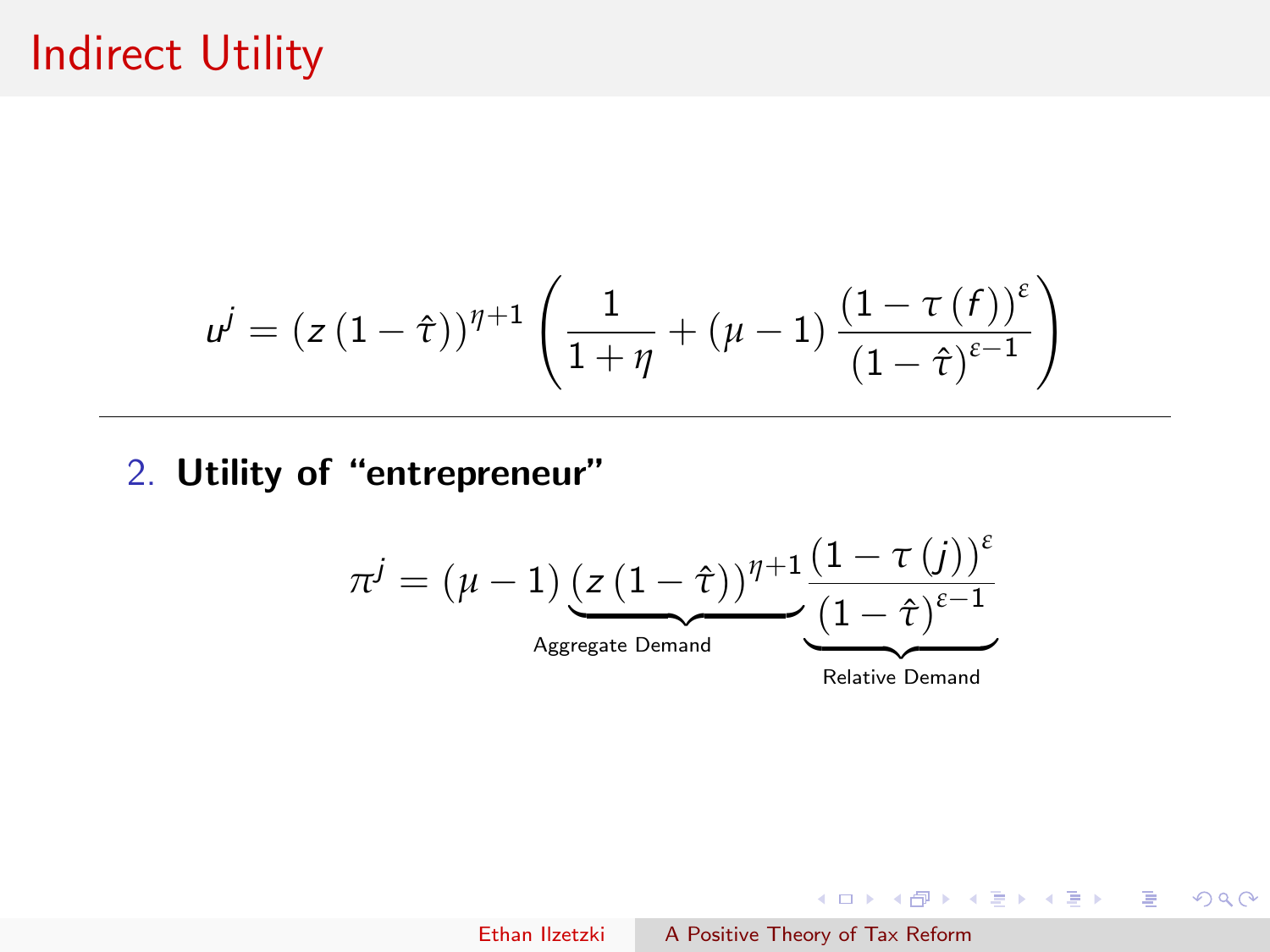### Revenues



 $\left\{ \begin{array}{ccc} 1 & 0 & 0 \\ 0 & 1 & 0 \end{array} \right.$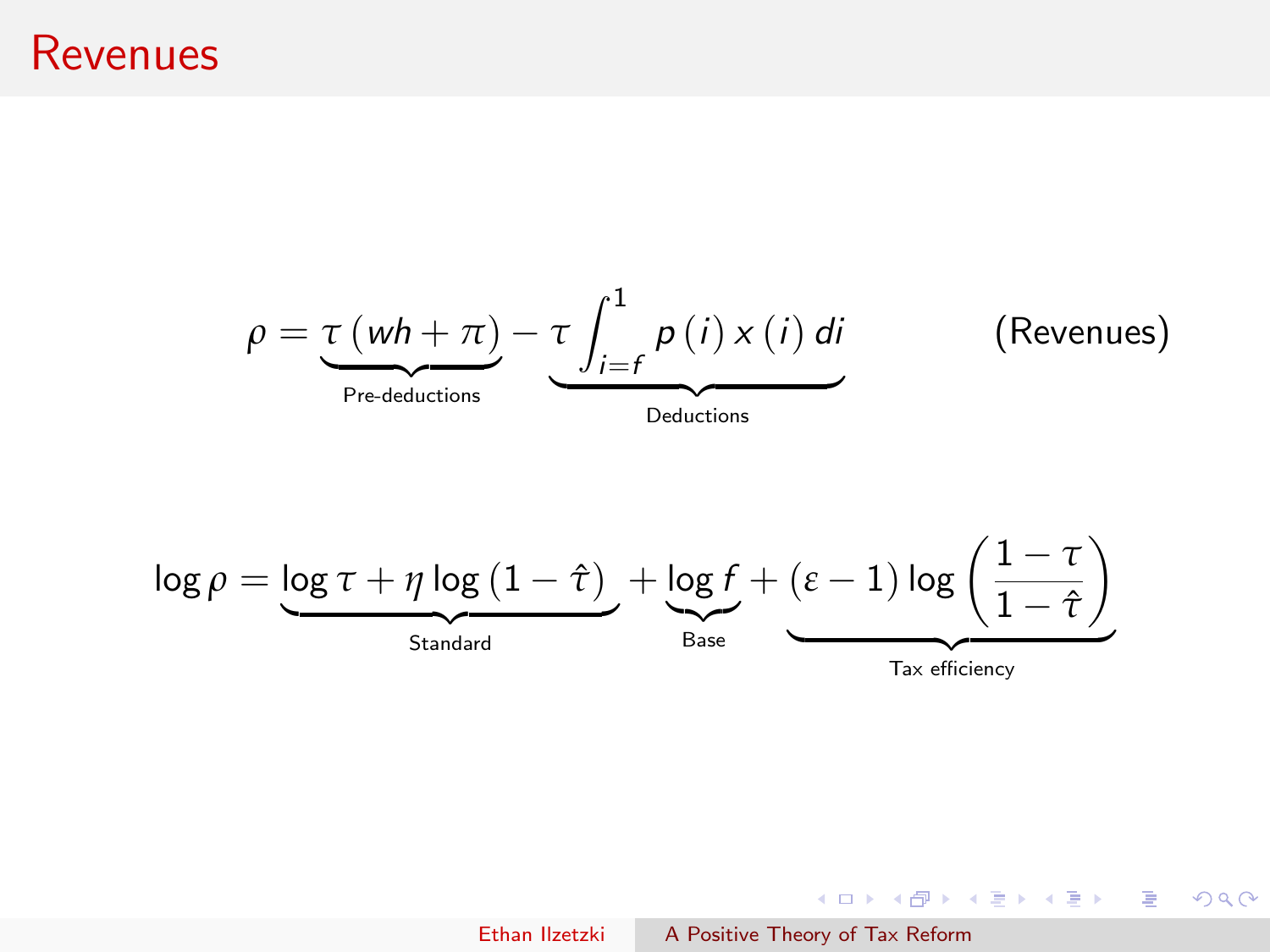### Feasible Policies For g ∈[10%,50%] of GDP

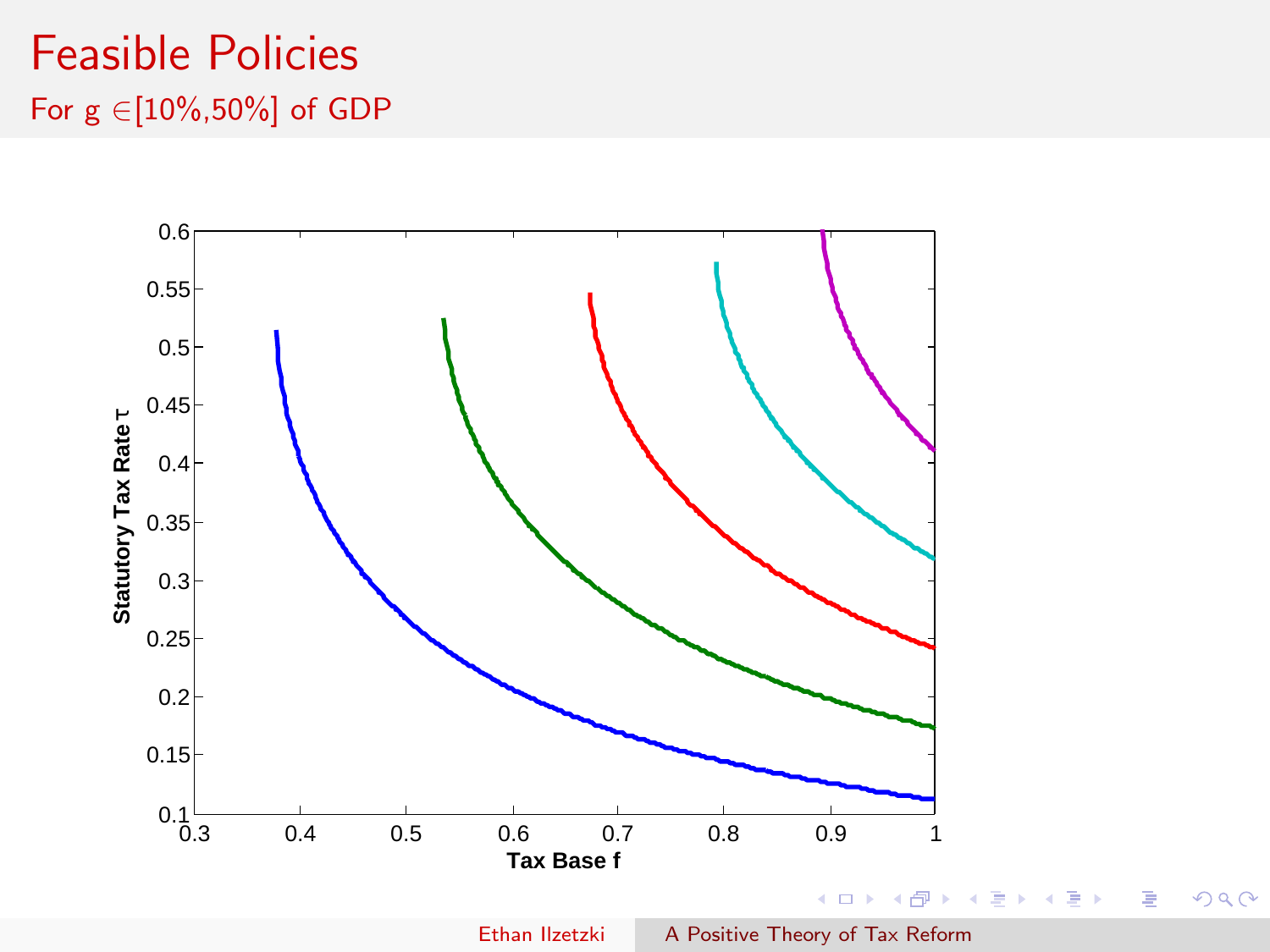Preferred policy of  $j$ :

$$
\max_{\tau, f} u^j \iff \max_{\tau, f} \left( z \left( 1 - \hat{\tau} \right) \right)^{\eta + 1} \left( \frac{1}{1 + \eta} + (\mu - 1) \frac{\left( 1 - \tau \left( f, j \right) \right)^{\varepsilon}}{\left( 1 - \hat{\tau} \right)^{\varepsilon - 1}} \right)
$$
\ns.t.\n
$$
\rho \left( \tau, f \right) \ge g.
$$

K ロ > K @ > K 할 > K 할 > → 할 → ⊙ Q @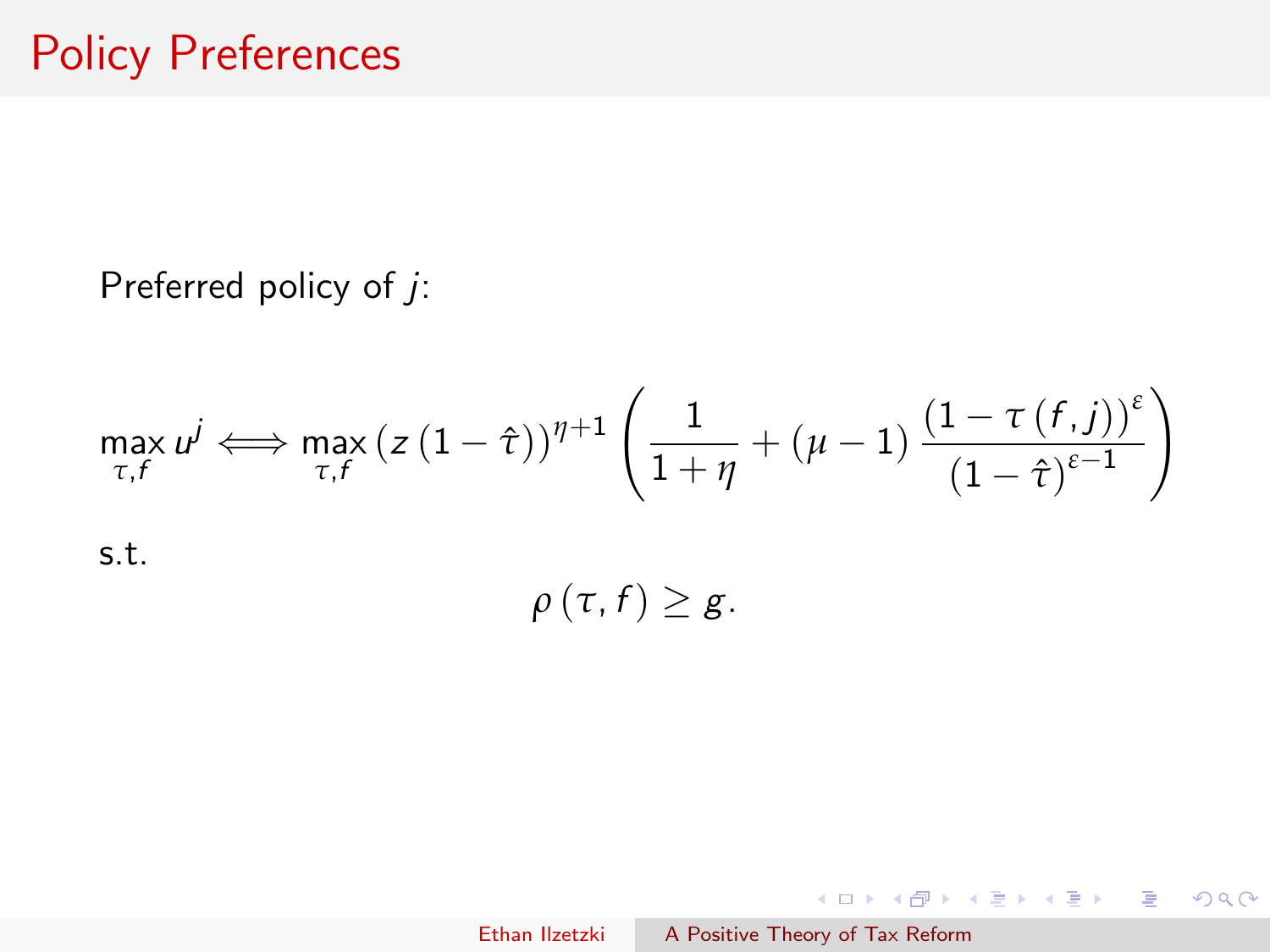### Utility with and without a Tax Break



Ethan Ilzetzki [A Positive Theory of Tax Reform](#page-0-0)

∢母

**B** э ×

4 0 8

Þ

×

Ε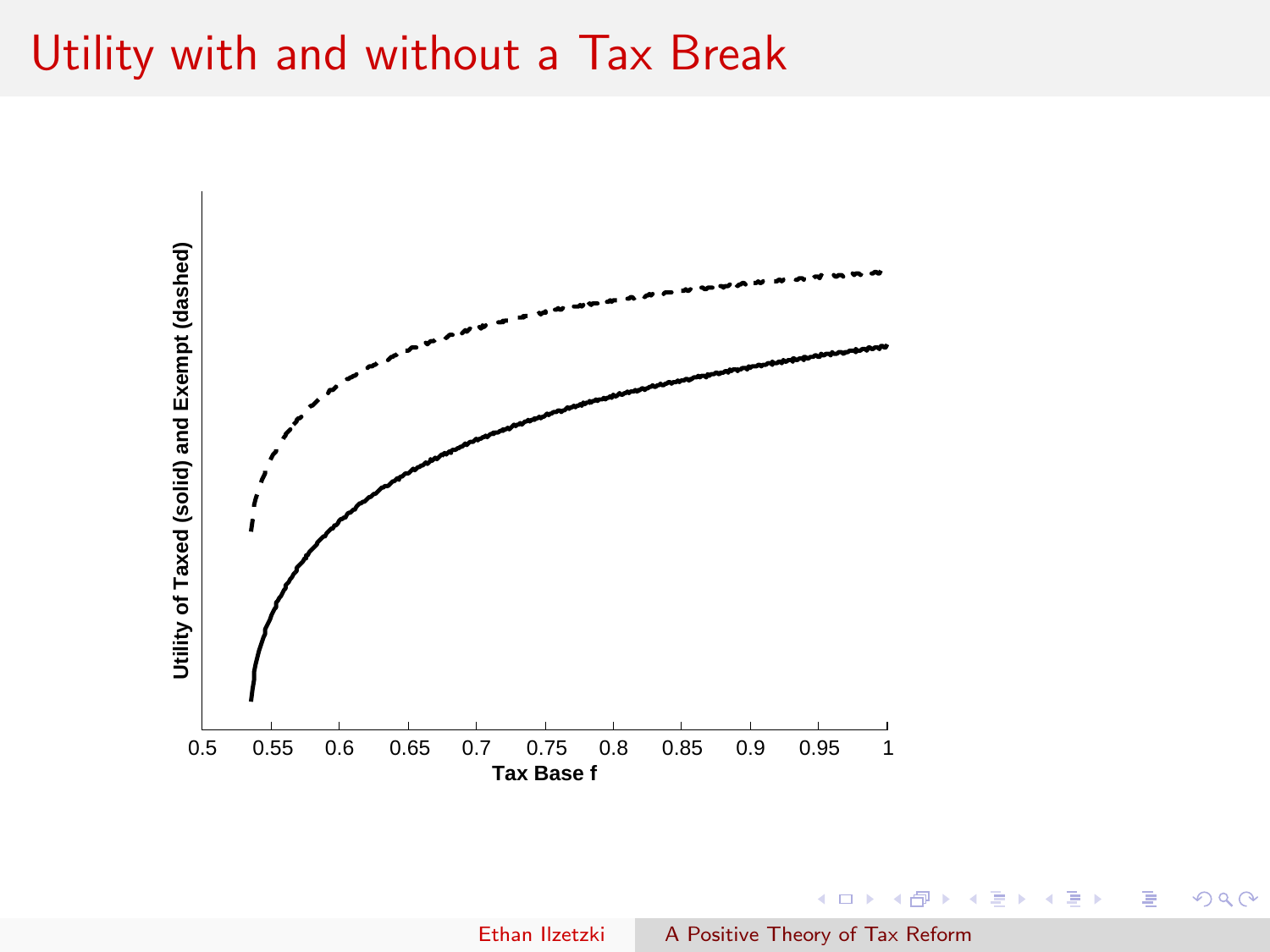### Utility with and without a Tax Break



Þ

 $QQ$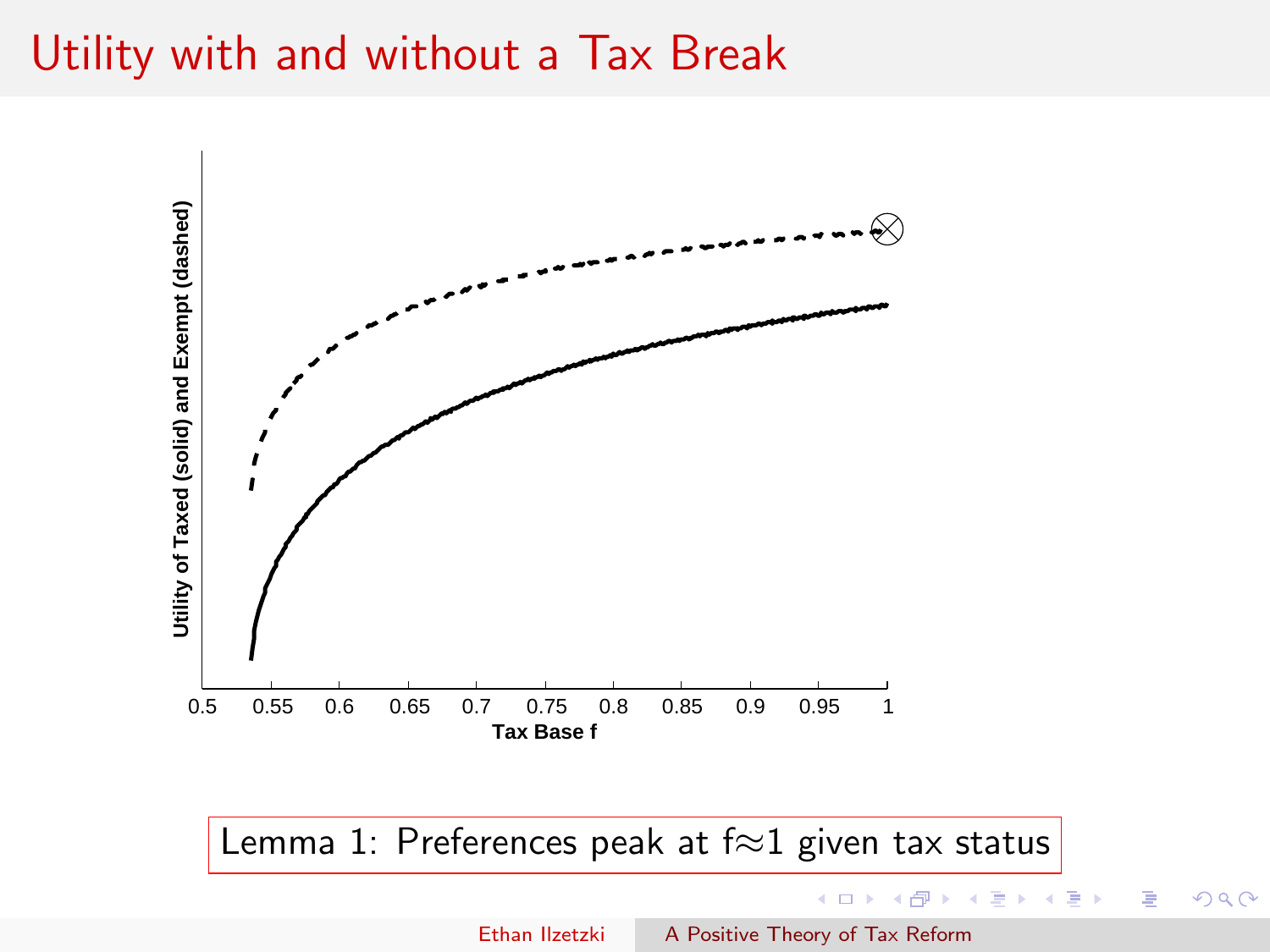# Preferred Policy

#### <span id="page-15-0"></span>Proposition 2:

- Optimal base for all citizens  $f = 1$ , keeping their own tax status fixed.
	- Always prefer broadening the base
	- as long as it doesn't affect own tax status
- $\bullet \Rightarrow$  Socially optimal tax base always  $f = 1$ .
	- We'll refer to a move from  $f < 1$  to  $f = 1$  as tax reform

イロメ イ押メ イヨメ イヨメー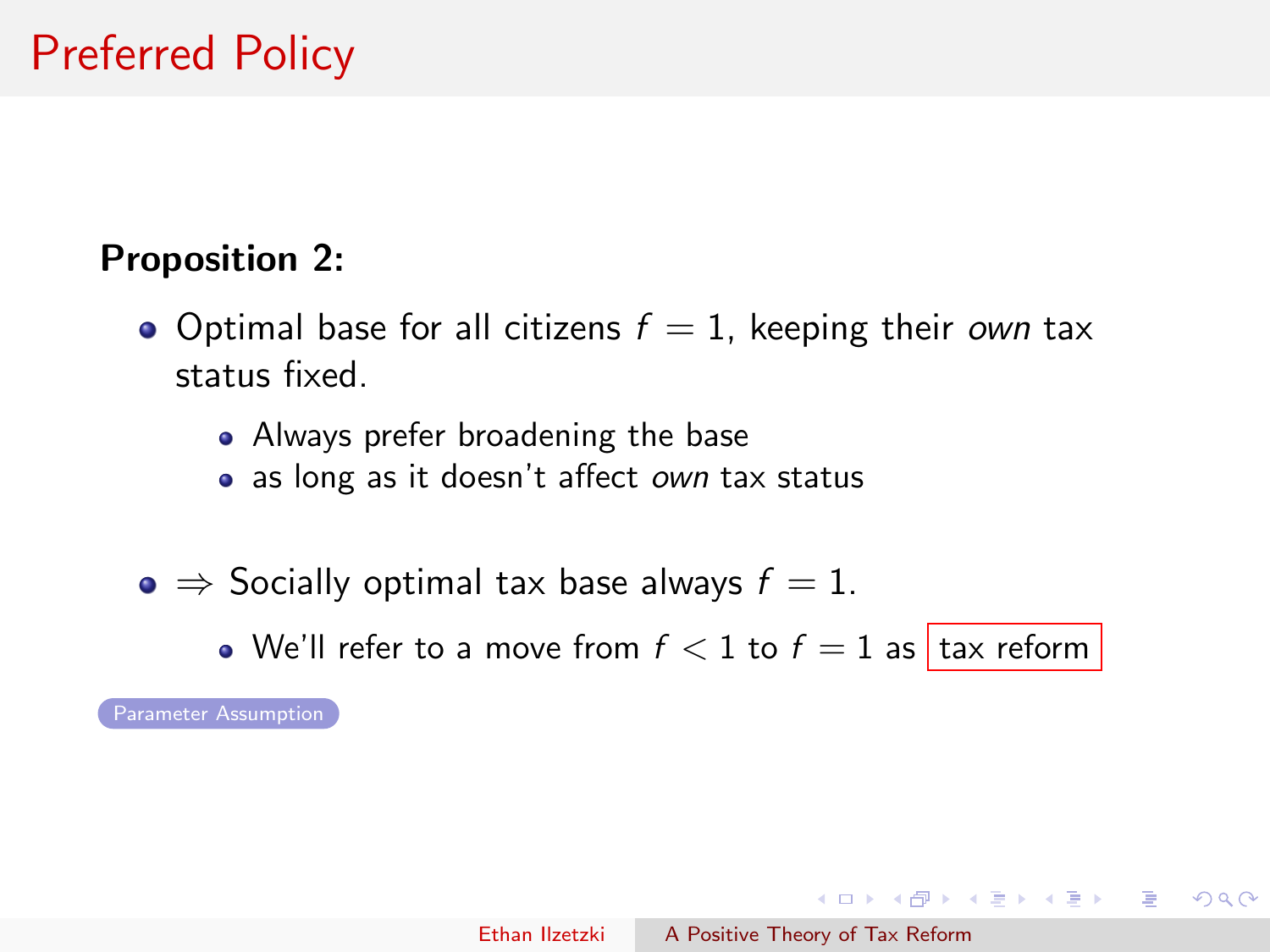### Utility with and without a Tax Break



There is a tax base below which tax reform is Pareto improving

Ethan Ilzetzki [A Positive Theory of Tax Reform](#page-0-0)

イロメ イ部メ イ君メ イ君メ

Þ

 $QQ$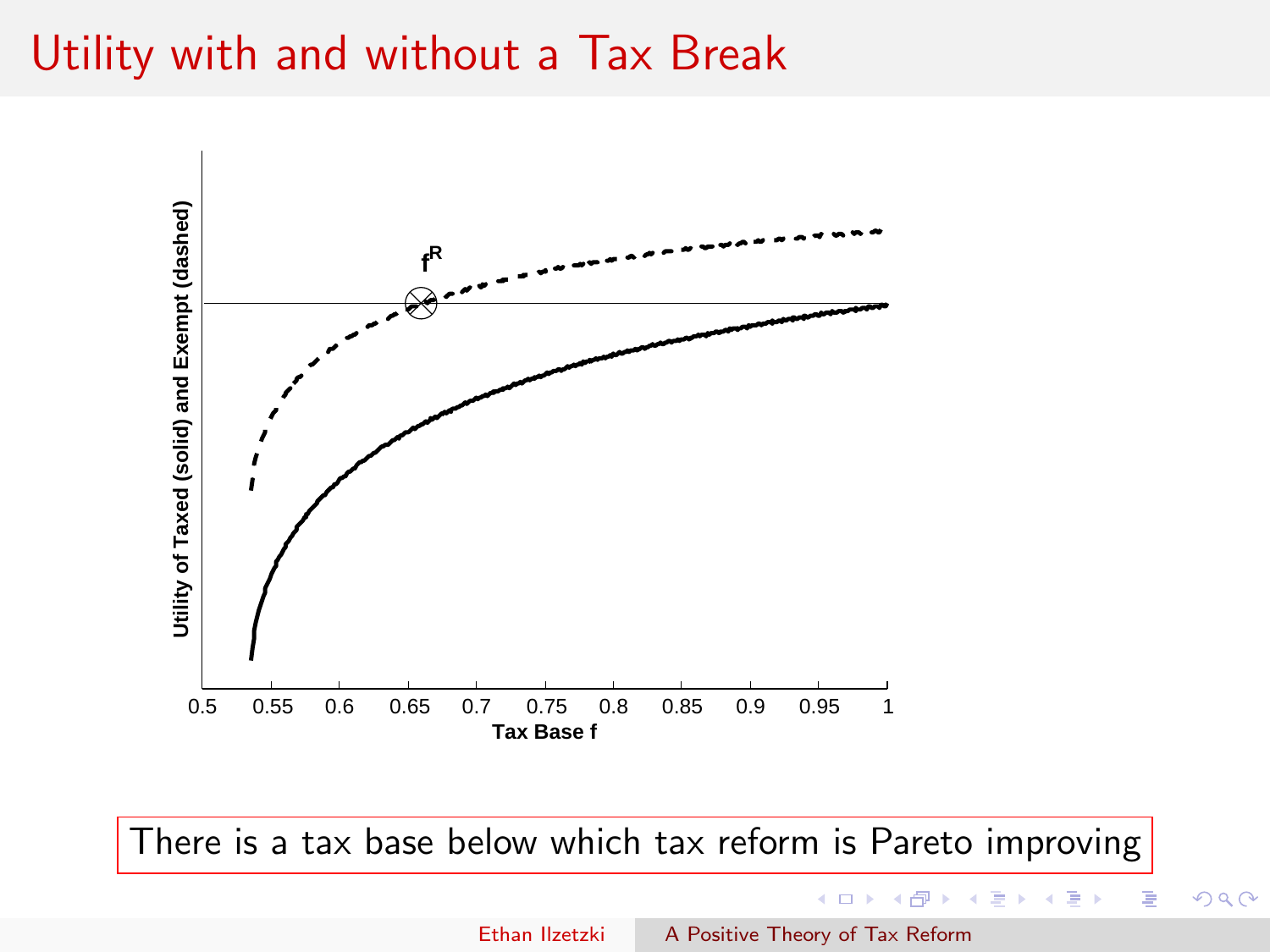#### Proposition 3:

For any value of  $g$  there exists a tax base  $f=f^R$  such that all citizens prefer  $f=1$  to all feasible tax bases  $f< f^{\mathcal{R}}$ 

#### $\Rightarrow f=1$  is Pareto improving relative to all  $f < f^R$

 $\left\{ \begin{array}{ccc} \square & \times & \overline{\square} & \times \end{array} \right.$   $\left\{ \begin{array}{ccc} \square & \times & \times & \overline{\square} & \times \end{array} \right.$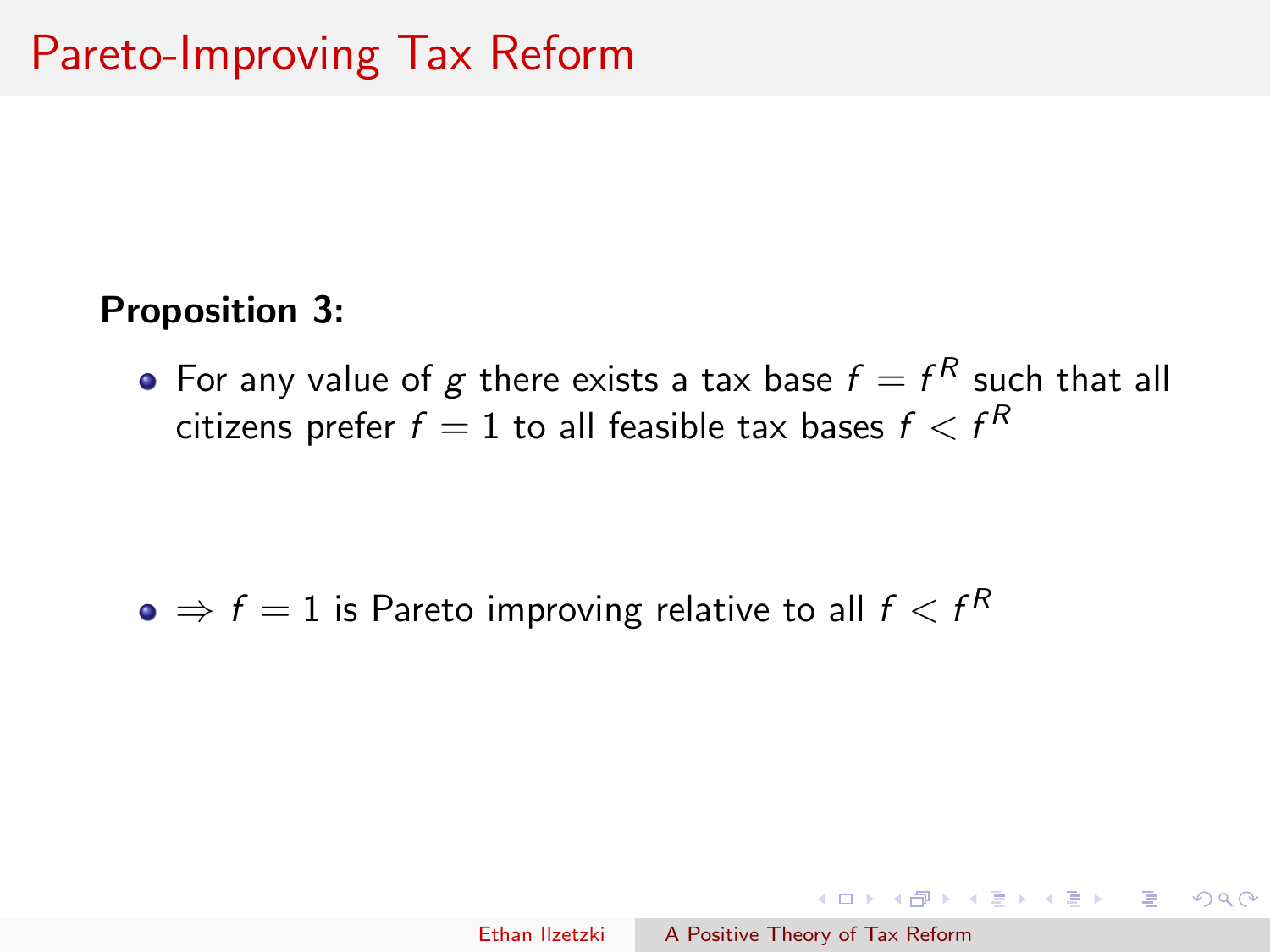# Marginal Reform



If losers must be compensated, marginal reform always costly

Ethan Ilzetzki [A Positive Theory of Tax Reform](#page-0-0)

イロメ イ部メ イ君メ イ君メ

È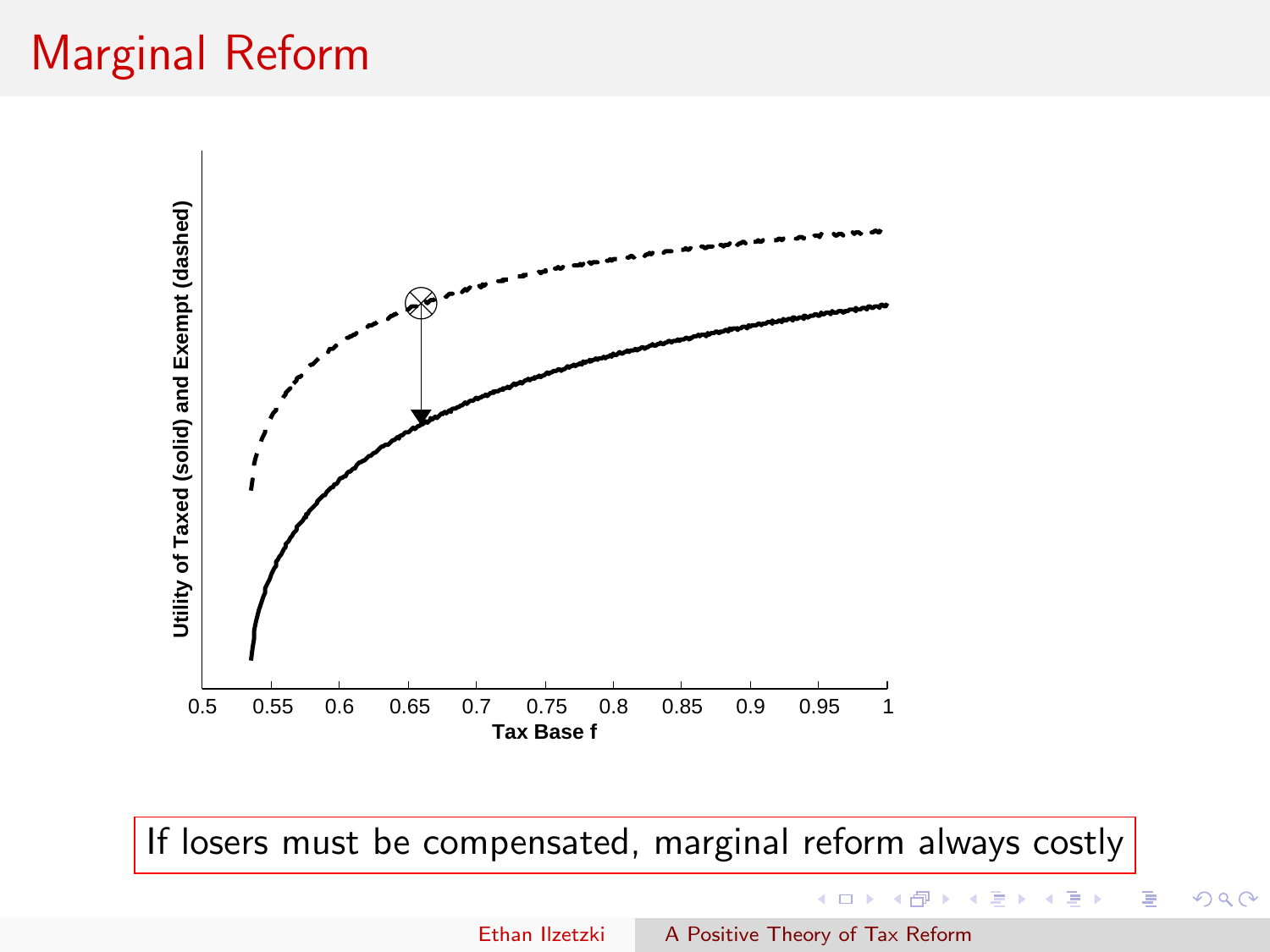# Big-Bang Reform



Ethan Ilzetzki [A Positive Theory of Tax Reform](#page-0-0)

E  $\bar{\nu}$ Ε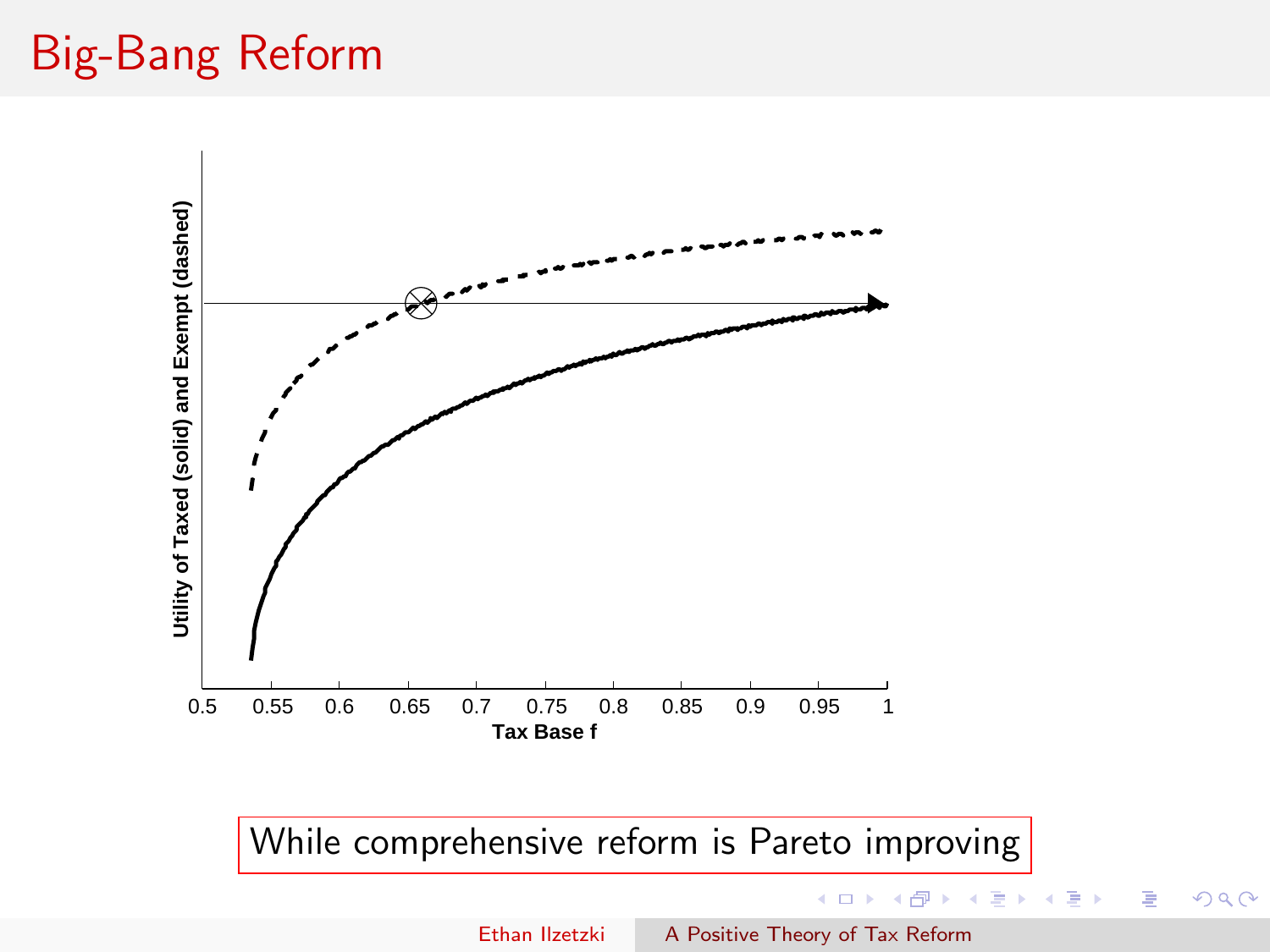### Private Value of Tax Break



Prop. 4: Private value of tax break decreasing in tax base

Ethan Ilzetzki [A Positive Theory of Tax Reform](#page-0-0)

K ロ ▶ K 御 ▶ K 君 ▶ K 君 ▶

È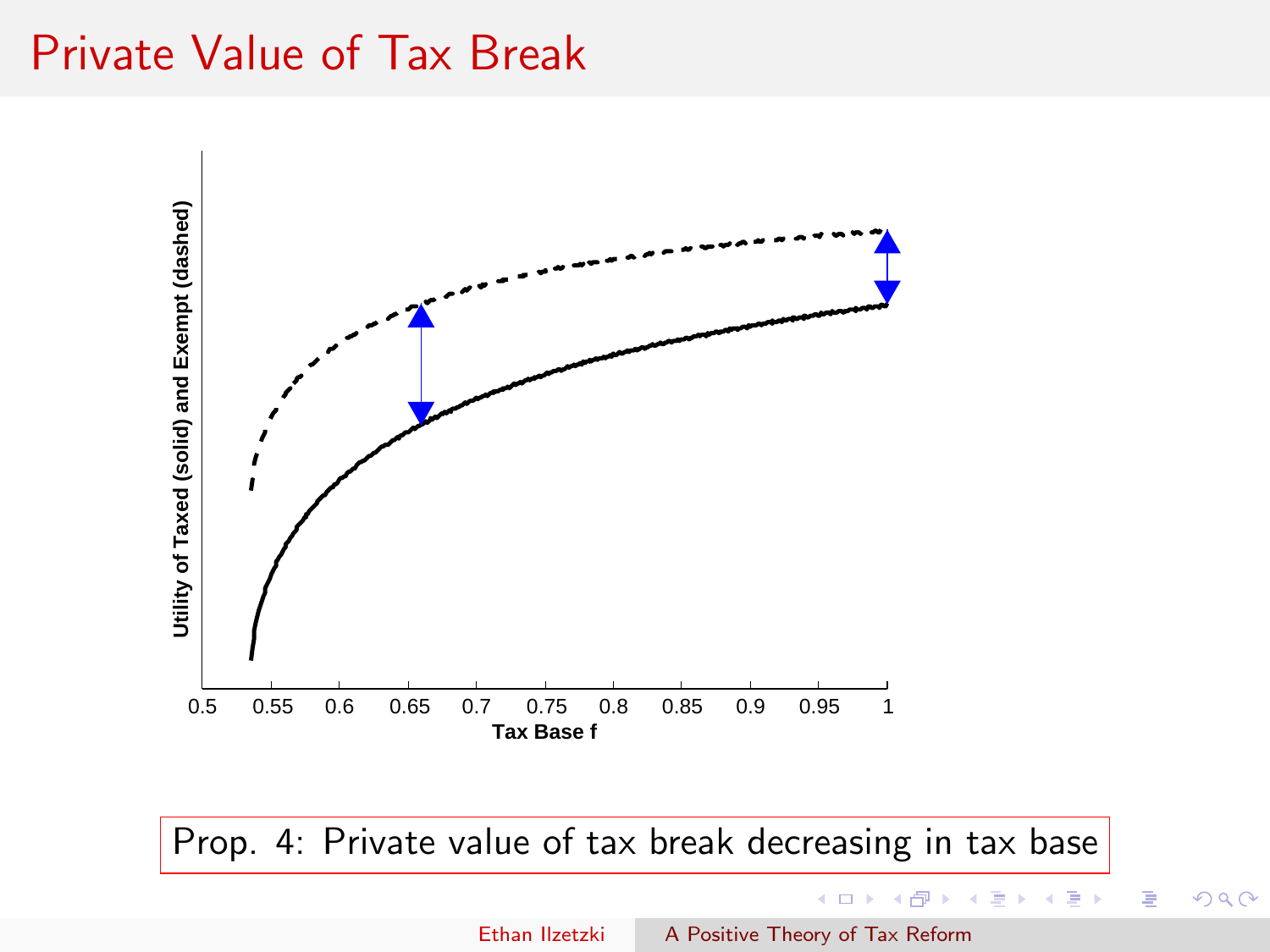### Increases in Public Good Needs...

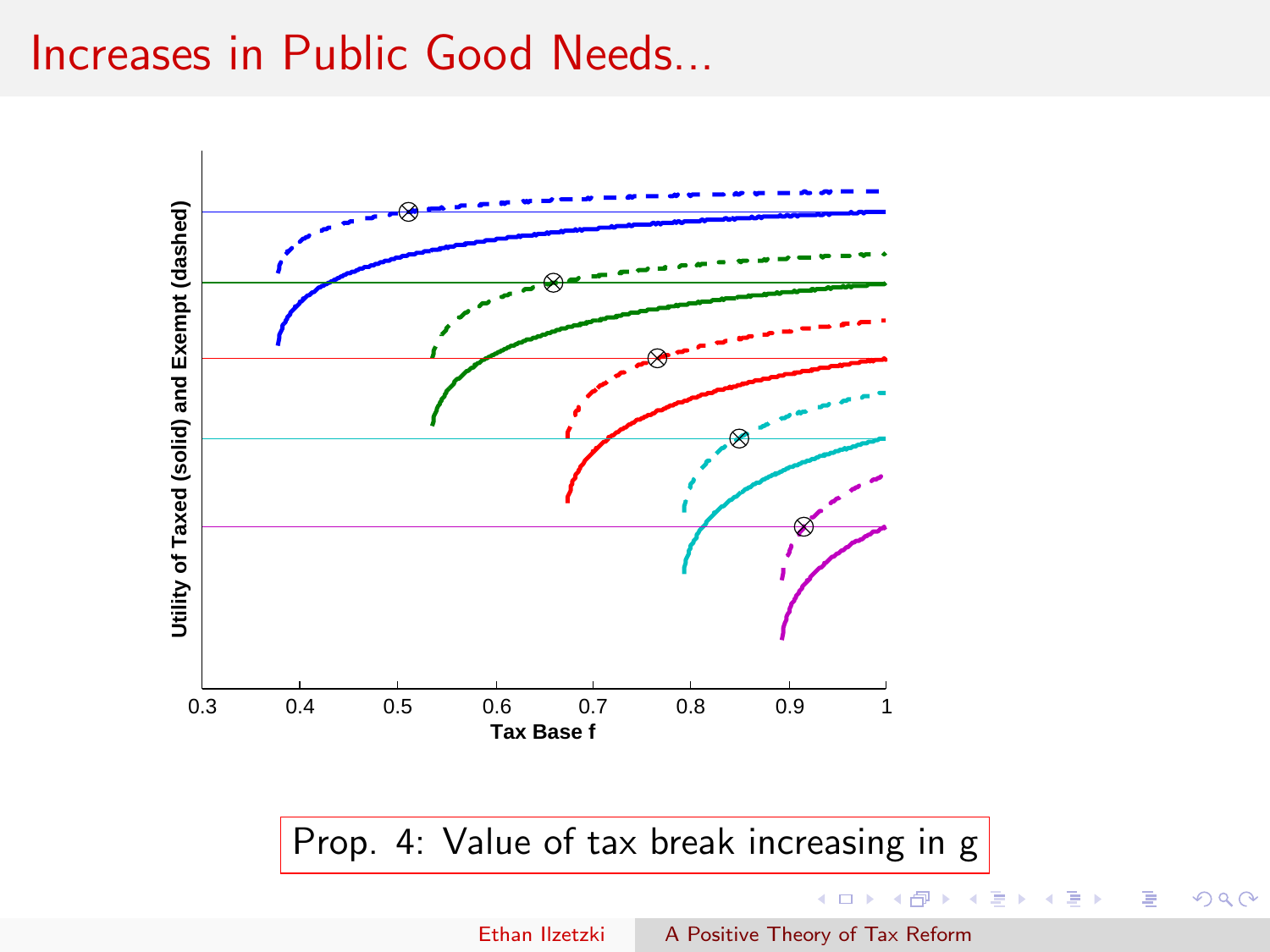### Increase the Scope for Pareto-Improving Reform

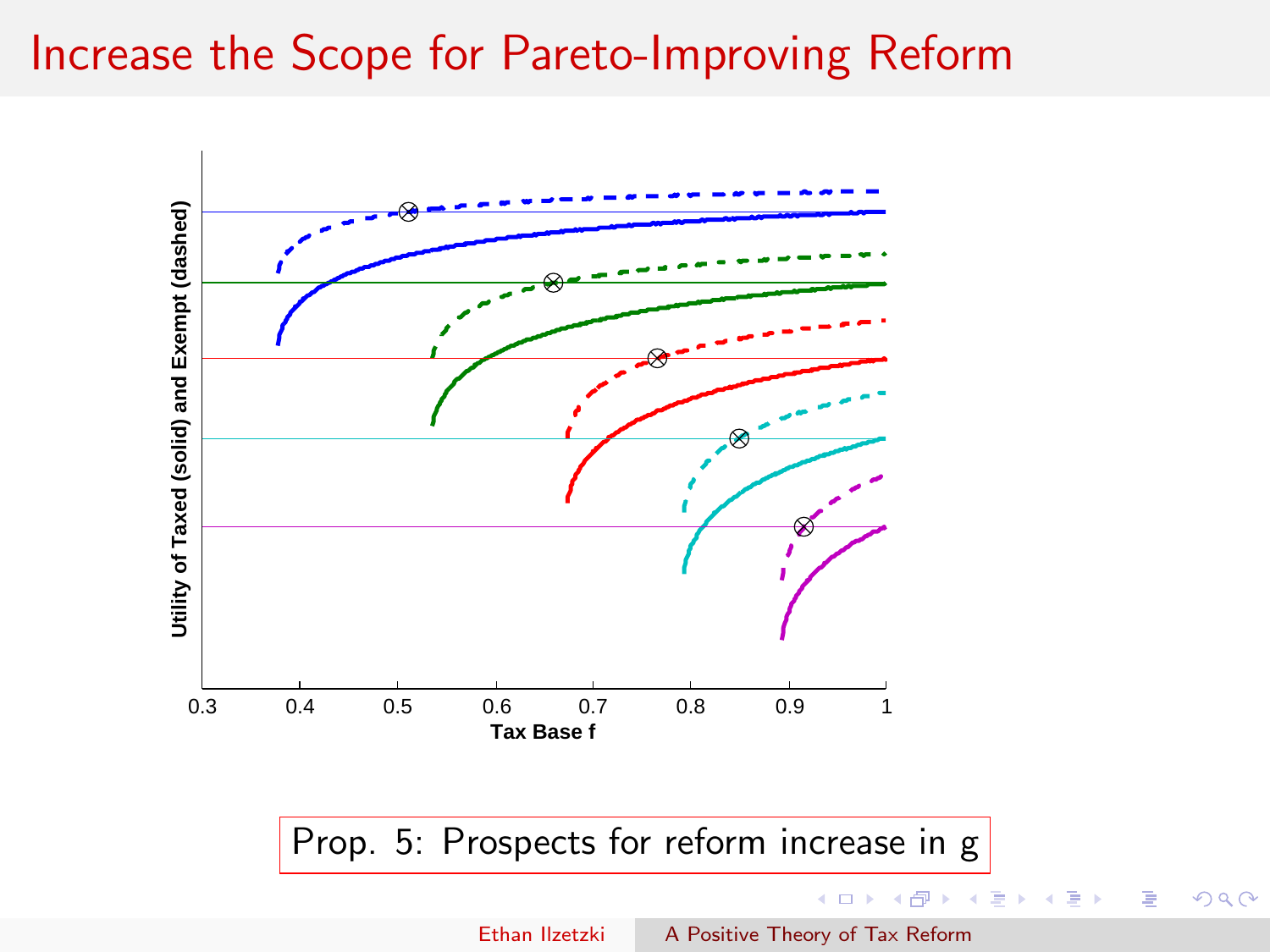# Politics: Fixed Cost to Lobbying

#### 3 Stage political game:

- $\bullet$  Each citizen *i* decides whether to lobby. Lobbying incurs a fixed cost *φ*.
- **2** The value of g is drawn from a distribution  $\Gamma(g)$ . **Lobbyists choose policy**  $\{\tau, f\}$  to maximize joint utility.
- **3** Economy operates under policy  $\{\tau, f\}$ ; payoffs are realized.

**K ロ メ イ 団 メ ス ヨ メ ス ヨ メ ニ ヨ** 

ഹം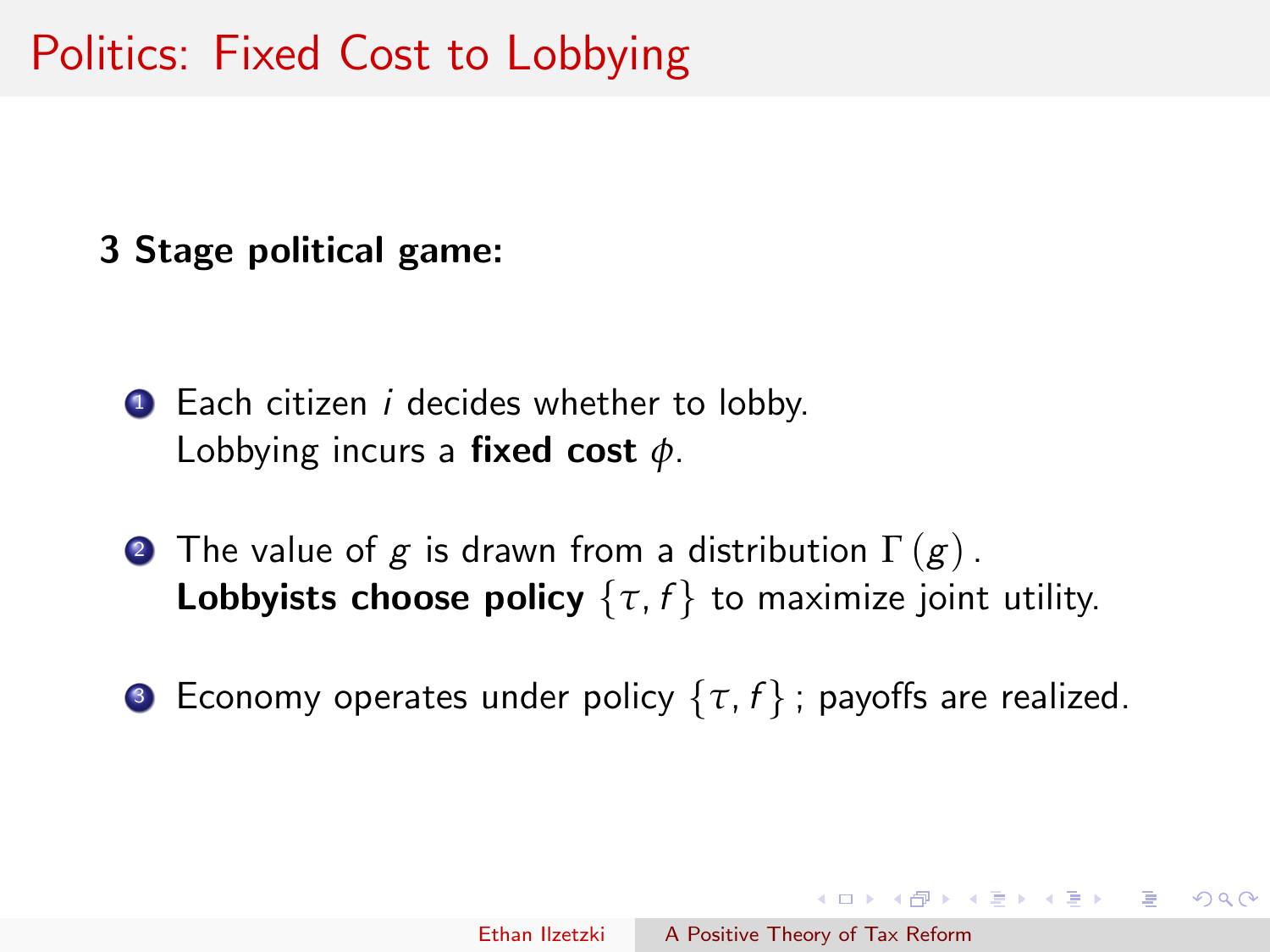# Subgame equilibrium of Stage 2



Ethan Ilzetzki [A Positive Theory of Tax Reform](#page-0-0)

イロメ イ部メ イ君メ イ君メー

 $\equiv$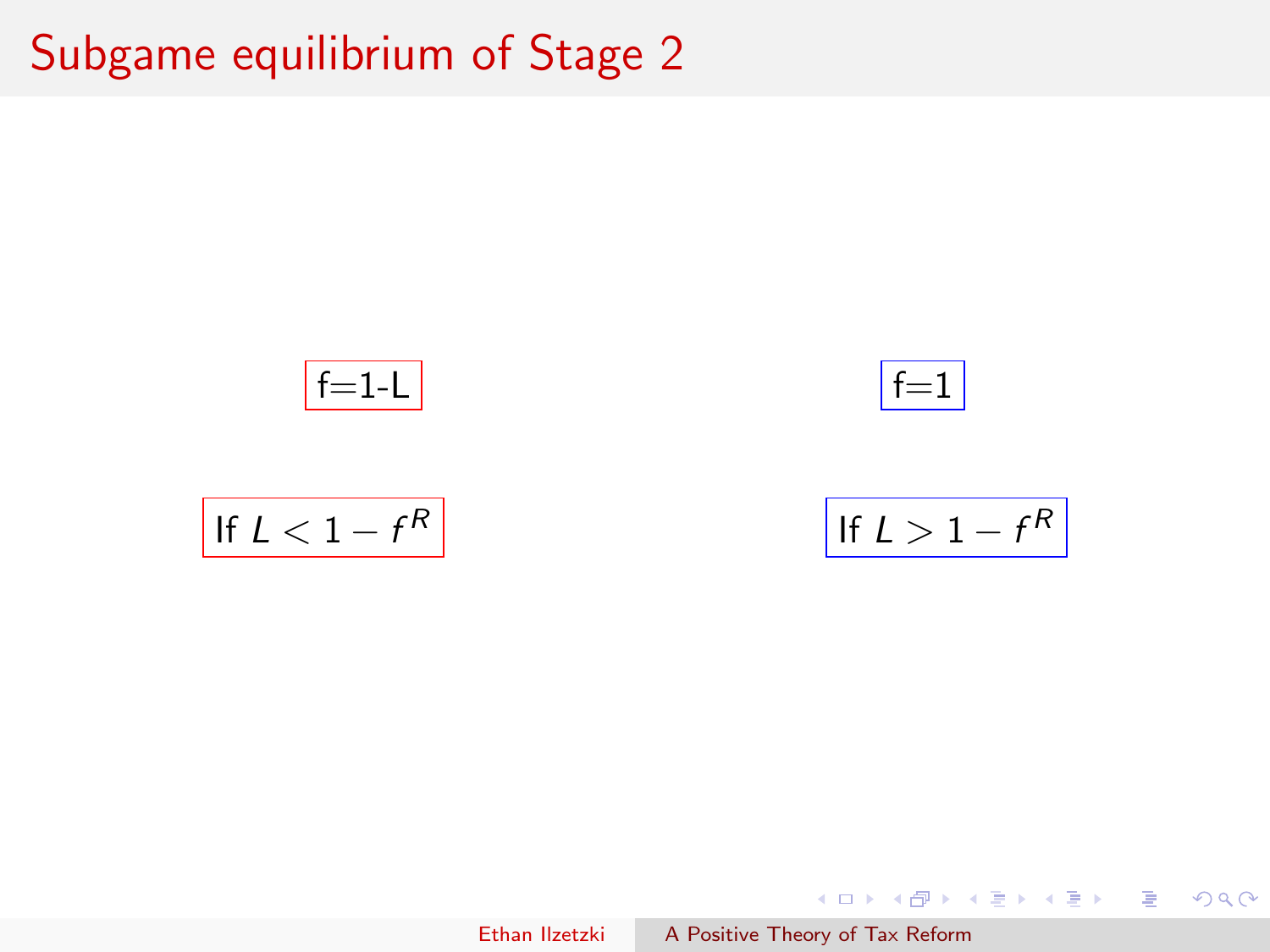# Benefit of Lobbying in Stage 2



Ethan Ilzetzki [A Positive Theory of Tax Reform](#page-0-0)

 $\leftarrow$   $\Box$   $\rightarrow$ 

→同→

→ 君 > → 君 >

Þ

 $2Q$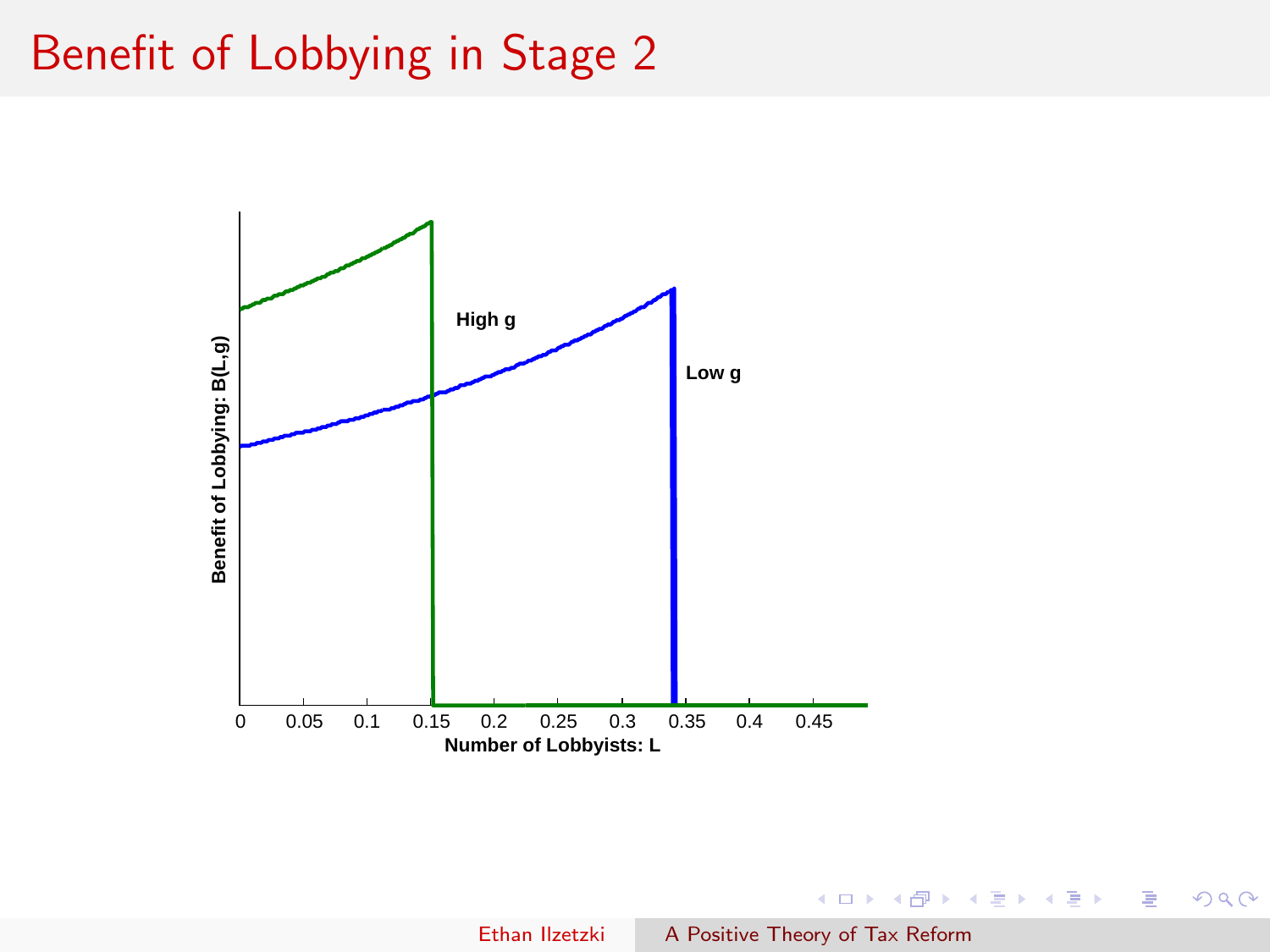#### Expected Cost and Benefit of Lobbying Equilibrium lobby size



Ethan Ilzetzki [A Positive Theory of Tax Reform](#page-0-0)

 $\rightarrow \Box$ 

4 0 8

E,

 $\mathbf{q}$  $\sim$ ×, **B** 

E

Þ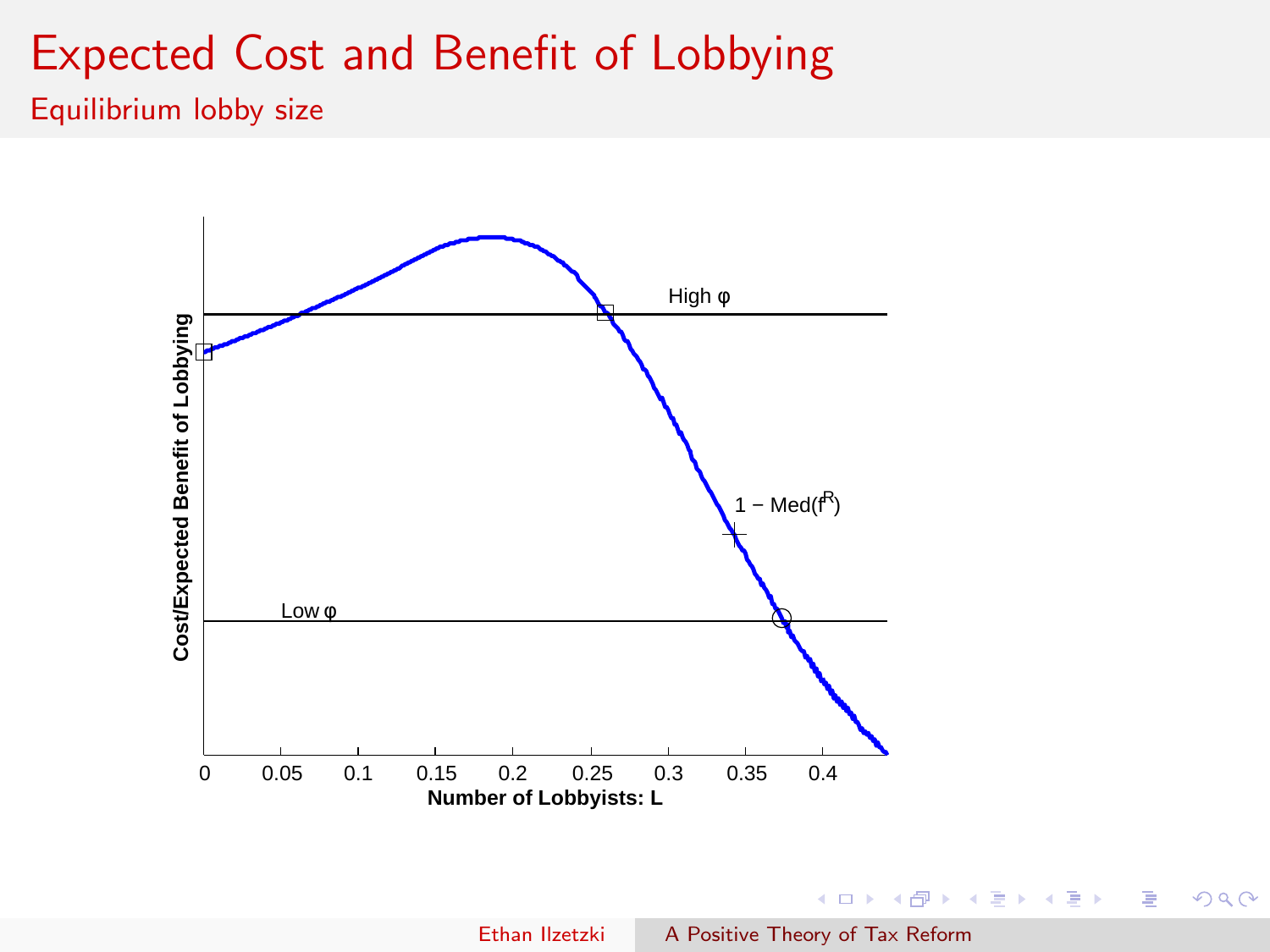- Tax reform triggered by large revenue needs.
- Tax reform involves broadening the base and (typically) lowering rates.
- Large reforms feasible. Marginal reforms politically difficult.
- Private gains from tax breaks higher when tax base is narrow  $\Rightarrow$  Multiple equilibria.

 $\mathbf{C} = \mathbf{A} \oplus \mathbf{B} + \mathbf{A} \oplus \mathbf{B} + \mathbf{A} \oplus \mathbf{B} + \mathbf{A} \oplus \mathbf{B} + \mathbf{A} \oplus \mathbf{B} + \mathbf{A} \oplus \mathbf{B} + \mathbf{A} \oplus \mathbf{B} + \mathbf{A} \oplus \mathbf{B} + \mathbf{A} \oplus \mathbf{B} + \mathbf{A} \oplus \mathbf{B} + \mathbf{A} \oplus \mathbf{B} + \mathbf{A} \oplus \mathbf{B} + \mathbf{A} \oplus \mathbf{B} + \mathbf{A$ 

 $\Omega$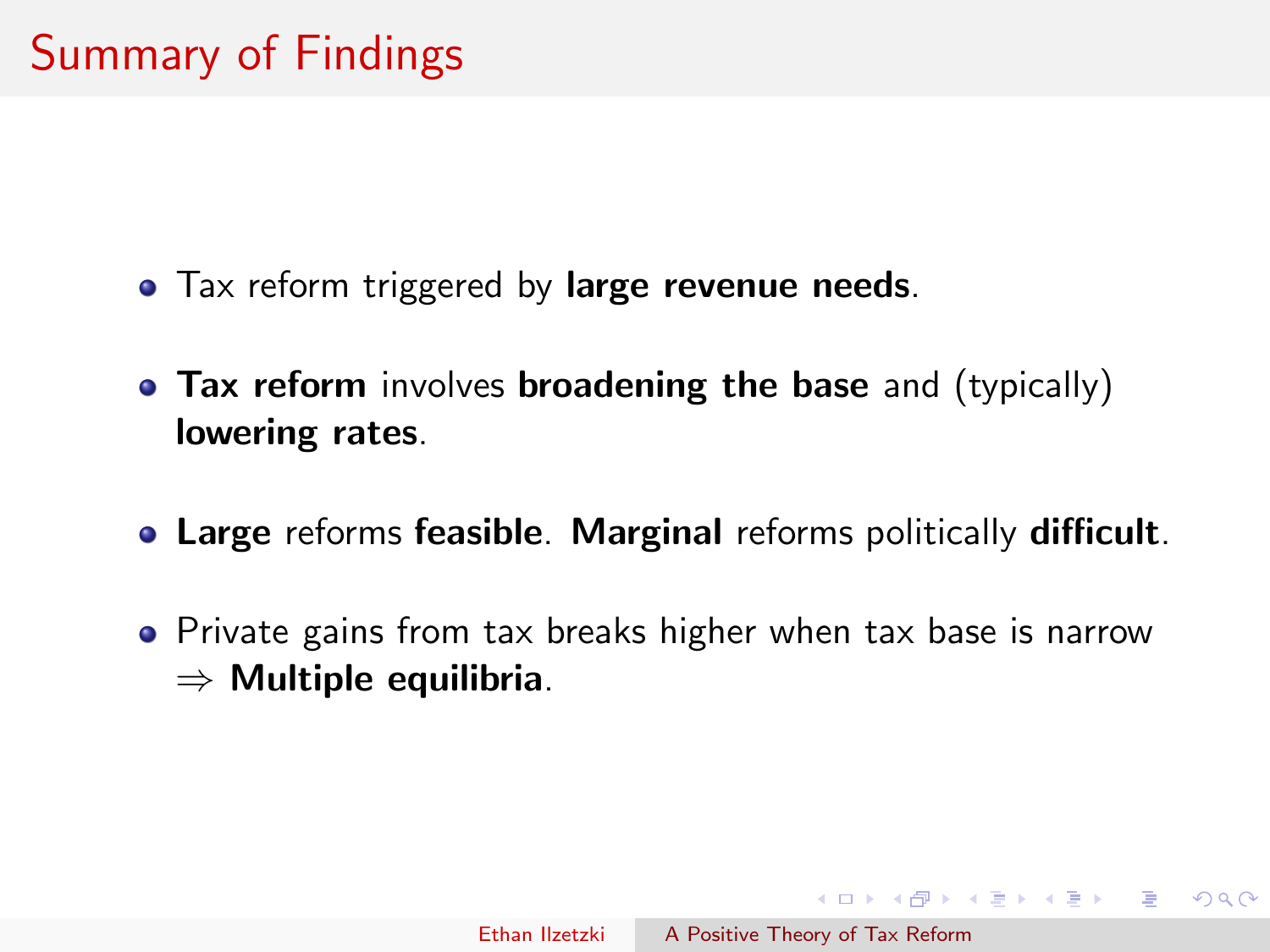### Data

- Data on corporate tax base changes from Kawano and Slemrod (2012)
	- 30 OECD Countries
	- 1980-2004
- $\bullet$  Define *Broaden*= 1 as any broadening of the tax base for domestic corporations
	- Robust to international tax reforms
- Right hand side variables
	- Tax revenues / GDP (or G/GDP or Debt/GDP)
	- Current statutory corporate tax rate
	- Change in statutory rate

イロメ イ母メ イヨメ イヨメー

 $\Omega$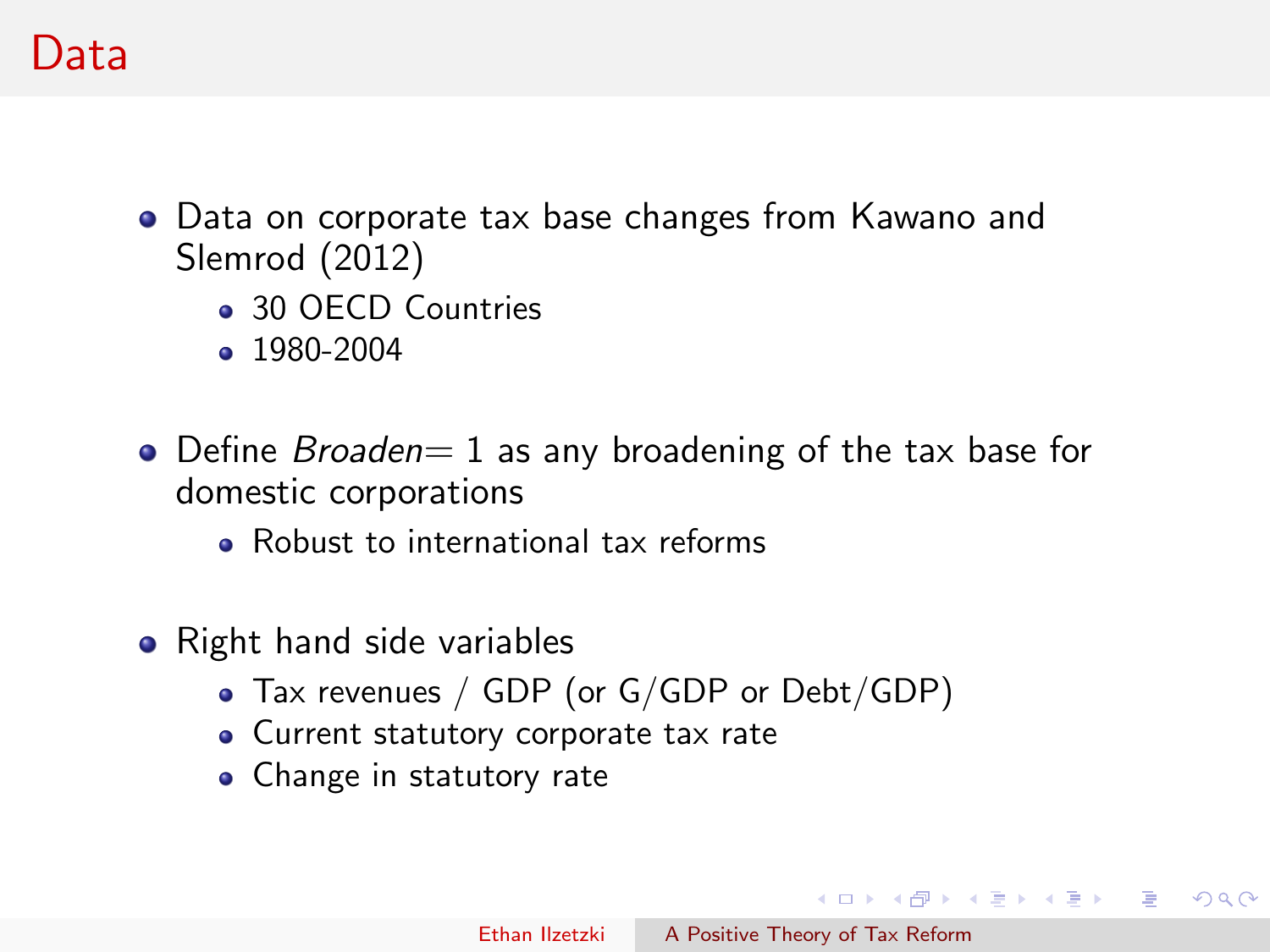**Results** 

#### Table: Regression Results

|                    | Dependent Variable $=$ Reform |                                                   |                      |                      |                      |                     |
|--------------------|-------------------------------|---------------------------------------------------|----------------------|----------------------|----------------------|---------------------|
|                    | 1                             | 2                                                 | 3                    | 4                    | 5                    | 6                   |
| g/GDP              | $.009**$<br>(.004)            | $.010**$<br>(.004)                                | $.009**$<br>(.004)   | $.032**$<br>(.014)   | $.008**$<br>(.003)   | $.007*$<br>(.004)   |
| Corp. Tax Rate     |                               | $.009***$<br>(.002)                               | $.007***$<br>(.002)  | $.026***$<br>(.009)  | $.008***$<br>(.003)  | $.007*$<br>(.004)   |
| $\Lambda$ Tax Rate |                               | $-.017***$<br>(.006)                              | $-.018***$<br>(.006) | $-.060***$<br>(.022) | $-.020***$<br>(.007) | $-.014**$<br>(.006) |
| Country FE         | NO.                           | <b>NO</b>                                         | YES                  | <b>YES</b>           | YES                  | <b>YES</b>          |
| Year FE            | NO.                           | NO.                                               | NO.                  | NO.                  | YES                  | <b>YES</b>          |
| $R^2$              | 0.01                          | 0.05                                              | 0.15                 | 0.11                 | 0.20                 | 0.19                |
| n                  | 709                           | 621                                               | 621                  | 566                  | 621                  | 653                 |
|                    | メロメ メタメ メミメ スミメ<br>$\equiv$   |                                                   |                      |                      |                      |                     |
|                    |                               | Ethan Ilzetzki<br>A Positive Theory of Tax Reform |                      |                      |                      |                     |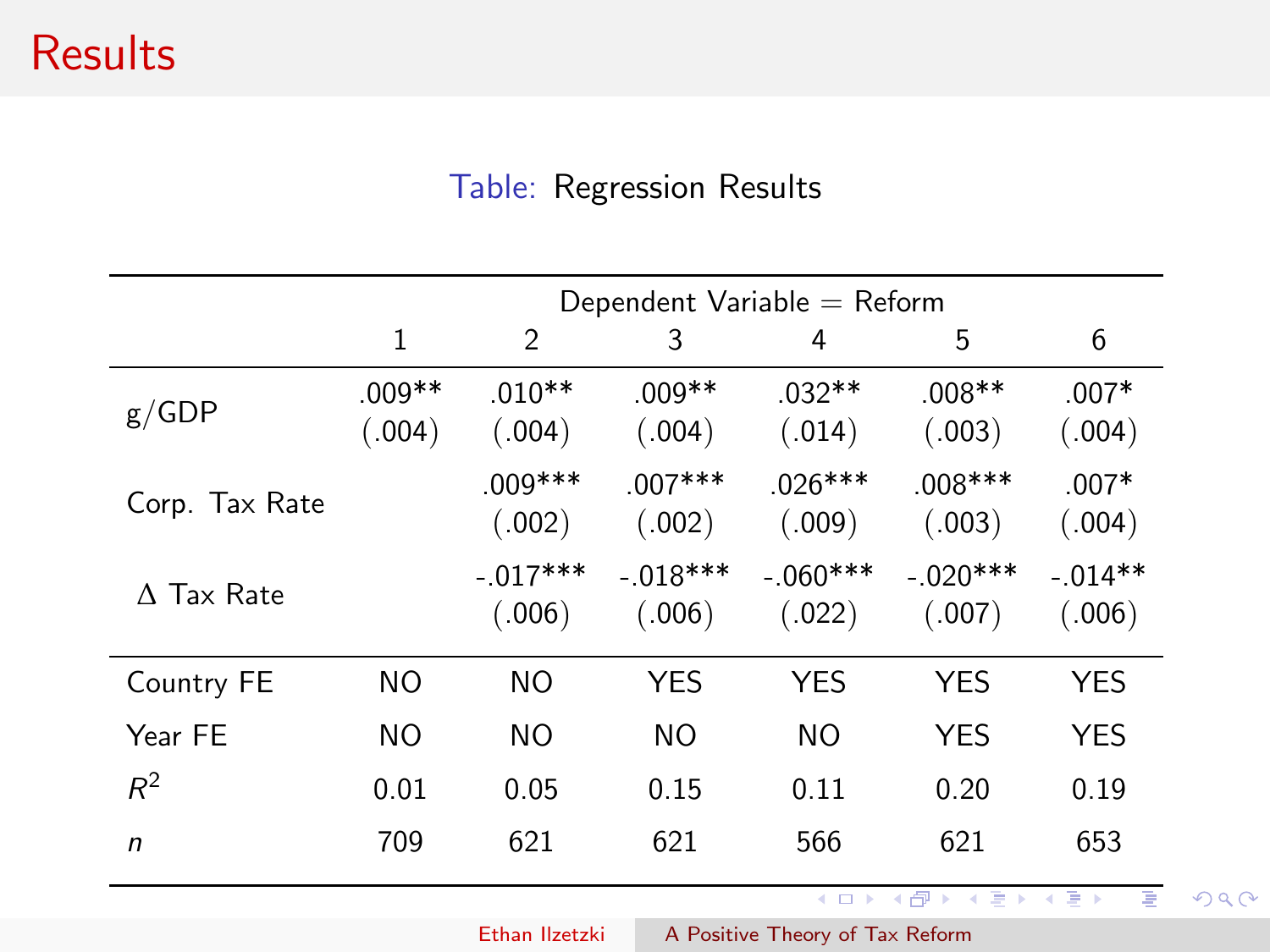- Tractable model for political determination of tax base+rates.
- Provides predictions for when and how these policies might be reformed.
- Consistent with tax reform experiences in OECD countries over past few decades.

イロメ イ母メ イヨメ イヨメート

 $\equiv$  $\Omega$